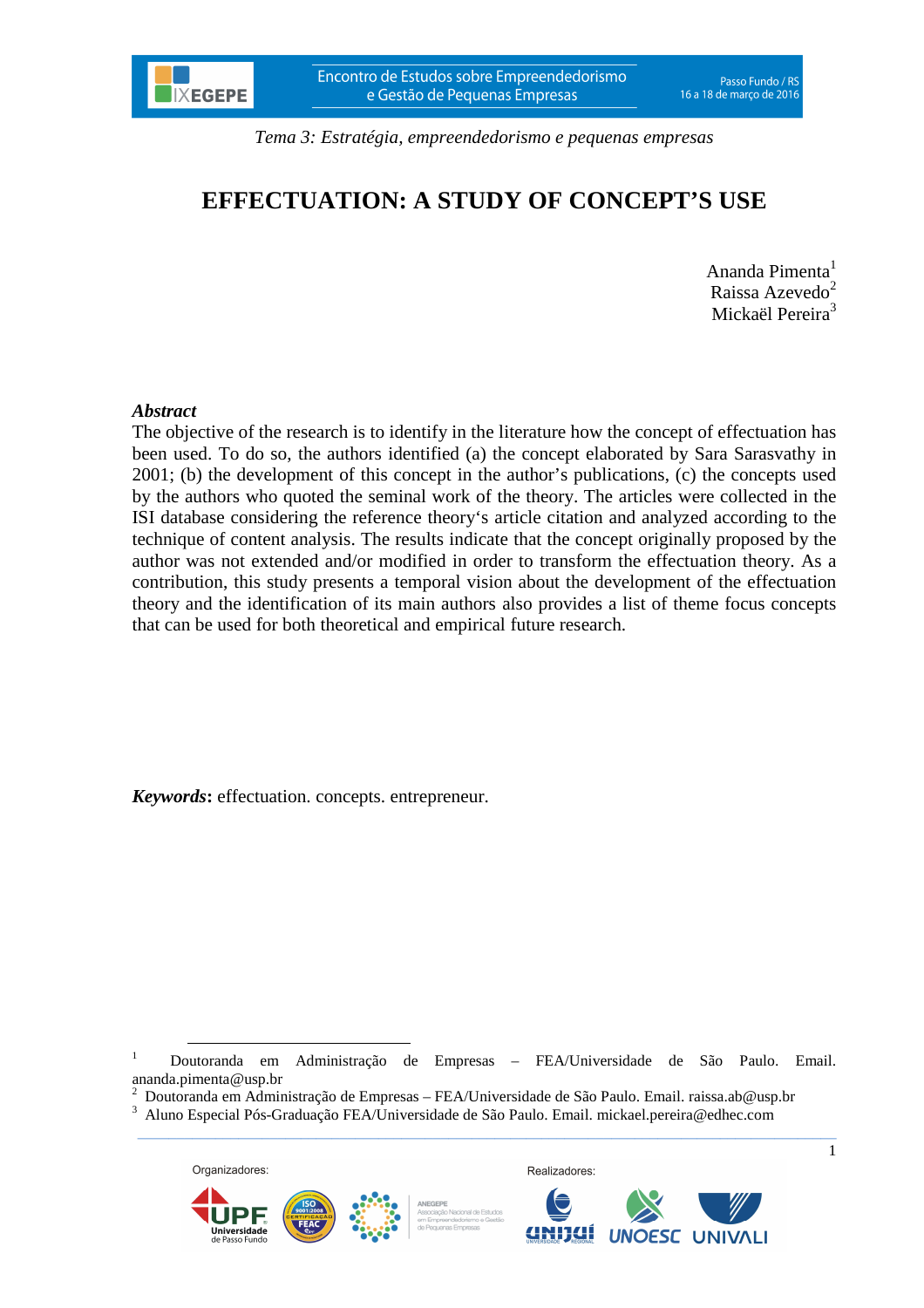## *1 Introduction*

The study of entrepreneurship has excelled in different ways: in the academic environment and, more prominently, in the understanding of its agents – the entrepreneurs – and their entrepreneurial behavior. As mentioned by Baron (1998), the entrepreneurs have long been the subjects of intensive study because of their importance in creating wealth, be it personal or societal. According to Brews ; Hunt (1999), studies show that there are basically two ways companies make decisions that promote entrepreneurship in relation to market uncertainty and financial situations - they can strictly follow the strategic plan or seek to adapt to the circumstances that present themselves in the market. To (MINTZBERG, 1990; SCHOEMAKER 1993) situations that are unplanned, can cause a major delay in the expected development for the company to take pride of place on the market. Hamel; Prahalad (1989, p.68) argue that good planning is necessary with setting goals and clarity in choosing each of the steps to be followed. According to Shane; Venkataraman, (2000) the task is to find the opportunity to billions of dollars in environmental puzzle.

Pre-established strategic management defines answers to the many questions that arise from the market and its multiple opportunities, which can cause difficulties for bolder plays. Sarasvathy et al (2003) argue that the current market is conquered by a businessman who does not care about issues such as reputation and resources; for entrepreneurs is critical to have a clear view of the market, the customer and its future prospects, as well as having knowledge to a dynamic management failure. In this context of uncertainty, failure, financial loss and the search for a successful project is fundamental "to deal with the emergency, in the work in generating new possibilities" (GARUD et al 2006 p. 277). In addition, experiential learning was found to have a positive effect on the development of different types of skills, such as the procurement of resources and organization" (COPE; WATTS, 2000; VAN GELDEREN et al 2005; STAM et al, 2008; WRIGHT et al ,1997 A/ B). In contrast, institutional economics literature has a greater tendency to restrict the entrepreneur to a self-interested actor with economic purpose in seeking institutional change. Specifically, a misalignment of supply and demand conditions could represent an opportunity for entrepreneurs who can capture economic value by changing demand conditions offered with or product or changed services, integrating new energy source or means (KIRZNER 1973, 1997). To DiMaggio (1988) institutions now have the "institutional entrepreneur", according to their interests creates and transforms businesses.

The economic benefits are sought by "institutional entrepreneur" (ANDERSON; HILL, 2004) and "property rights of the entrepreneur" (ANDERSON; HILL, 2002). It is so defined that entrepreneurship is leveraged not only by "institutional theory", but also by "economic institutional flow". DiMaggio (1988) introduced the concept of institutional entrepreneur as an agent that stimulates and mobilizes resources to change or create institutional structures. According to Miller (2007, p.58), "entrepreneurship as a process of creating opportunities raises questions that challenge the traditional concepts of risk and rationality". Another central aspect of the new nexus of action and interaction between the entrepreneur and the environment is the contingent nature hitherto taken for granted stable inrelations such as those between resources and their value, risk and creating risk and even demand and expected return.

In this study, the literature is reviewed considering the article "Causation and effectuation: Toward a theoretical shift from economic inevitability to entrepreneurial

 $\_$  ,  $\_$  ,  $\_$  ,  $\_$  ,  $\_$  ,  $\_$  ,  $\_$  ,  $\_$  ,  $\_$  ,  $\_$  ,  $\_$  ,  $\_$  ,  $\_$  ,  $\_$  ,  $\_$  ,  $\_$  ,  $\_$  ,  $\_$  ,  $\_$  ,  $\_$  ,  $\_$  ,  $\_$  ,  $\_$  ,  $\_$  ,  $\_$  ,  $\_$  ,  $\_$  ,  $\_$  ,  $\_$  ,  $\_$  ,  $\_$  ,  $\_$  ,  $\_$  ,  $\_$  ,  $\_$  ,  $\_$  ,  $\_$  ,



 $\overline{2}$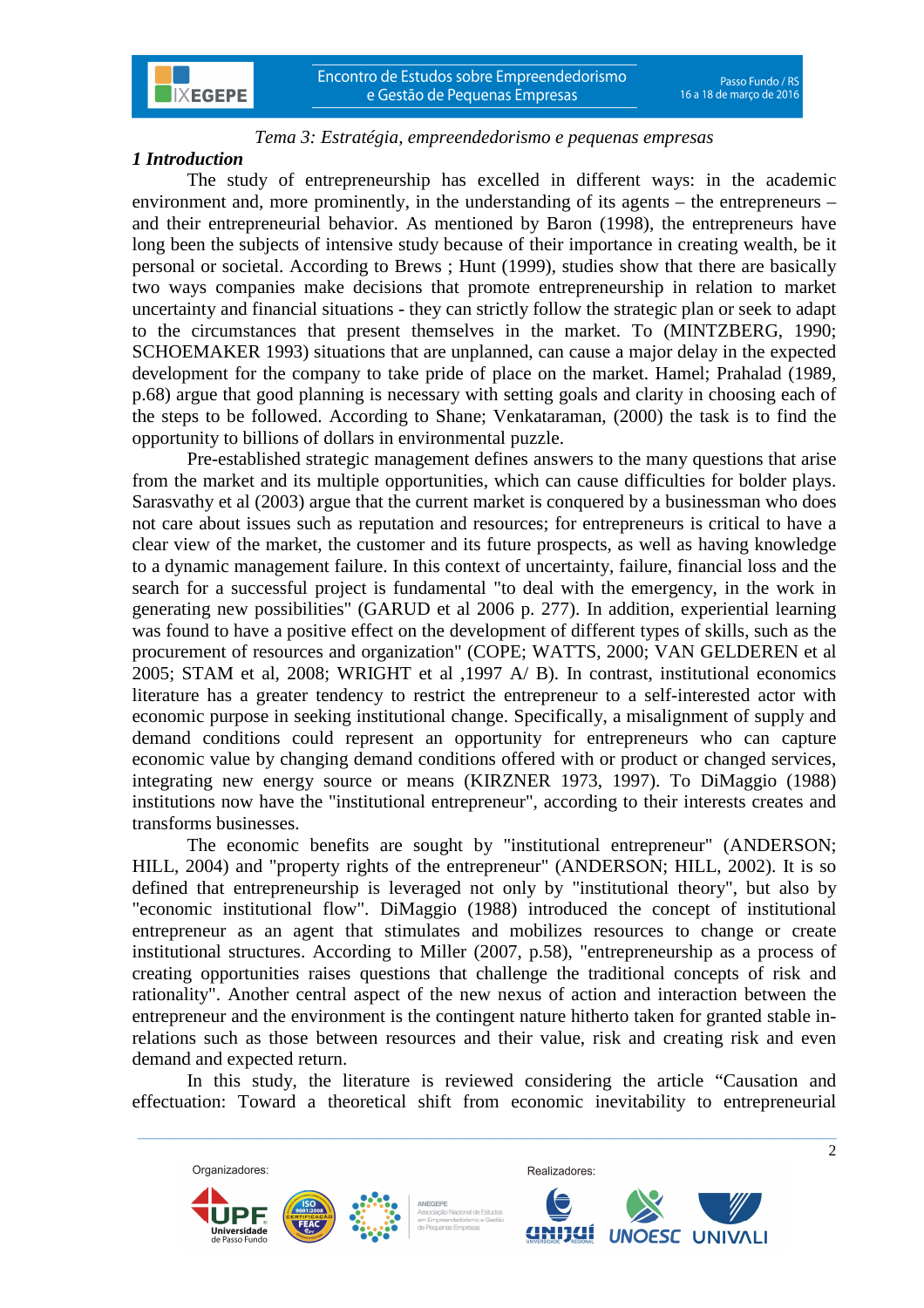contingency" - published in 2001 by Sara Sarasvathy - as a starting point for the discussion about the concepts of effectuation, developed during a study of entrepreneurial process. Professor Sarasvathy's paper was selected as the focus of this study due to its original proposal on entrepreneurs' process and the development of a new theory. Being mentioned over 500 times in the last fourteen years by other academic researches indicates the relevance of this concept, particularly because it is a practical perspective about entrepreneurship.

Considering the seminal article as the cornerstone of the effectuation's definition and the articles that mention it as a development in the theory, the research focus on identifying the concepts used in the academic literature - the original ones or with modifications – and also to obtain the methodological approach used by articles related to the entrepreneur and the entrepreneurship process. The paper proceeds as follows: in the next section, the specific academic article is revisited to capture its main concepts and complemented by additional perspectives developed by its author and another co-authors. Then the authors explain the bibliometric procedures used and its results and content analysis about the articles selected. The final section presents the findings of the research and outlines possibilities for future research.

### *2 Background*

**IXEGEPE** 

The author begins the 2001's article "Causation and Effectuation: Toward a theoretical shift from economic inevitability to entrepreneurial contingency" by presenting the systematic use of a context of pre-existing resources and artifacts in the academic discussion of business creation, which assumes that a new company will be launched according to a defined business model, the resources will be already available and the competition would be pre-evaluated. Considering the context, the author questions the capabilities of potential entrepreneurs when facing business transformation, with no other information and references, relying only on the availability of resources. The author then presents her development for a decision model based on the process of effectuation, focused on the creation of new firms. The explanation of the processes is based in a comparison with the opposite process, named causation - doing a direct comparison among its characteristics, such as control and prediction, affordable loss and expected returns, means selection and effects selection. The dimensions and concepts presented in the article are shown on the Table 1.

| Dime   | Description                                                                                            |  |  |  |
|--------|--------------------------------------------------------------------------------------------------------|--|--|--|
| nsion  |                                                                                                        |  |  |  |
| Proce  | Effectuation processes take a set of means as given and focus on selecting between possible effects    |  |  |  |
| SS     | that can be created with that set of means".(p.245)                                                    |  |  |  |
| Princi | "Affordable loss rather than expected returns: [] effectuation predetermines how much loss is          |  |  |  |
| ples   | affordable and focuses on experimenting with as many strategies as possible with the given limited     |  |  |  |
|        | means". $(p.252)$                                                                                      |  |  |  |
|        | "Strategic alliances rather than competitive analyses: [] effectuation emphasizes strategic            |  |  |  |
|        | alliances and pre-commitments from stakeholders as a way to reduce and/or eliminate uncertainty        |  |  |  |
|        | and to erect entry barriers". (p.252)                                                                  |  |  |  |
|        | "Exploitation of contingencies rather than exploitation of preexisting knowledge: [] would be          |  |  |  |
|        | better for exploiting contingencies that arose unexpected over time". (p.252)                          |  |  |  |
|        | "Controlling an unpredictable future rather than predicting an uncertain one: [] focuses on the        |  |  |  |
|        | controllable aspects of an unpredictable future. The logic for using effectuation processes is: to the |  |  |  |
|        | extent that we can control the future, we do not need to predict it". (p.252).                         |  |  |  |
| Decis  | "A given set of means (that usually consists of relatively unalterable characteristics/circumstances   |  |  |  |
| ion    |                                                                                                        |  |  |  |
|        |                                                                                                        |  |  |  |

# **Table 1 – Effectuation: dimensions and concepts**

Organizadores<sup>®</sup>





Realizadores:



 $\overline{3}$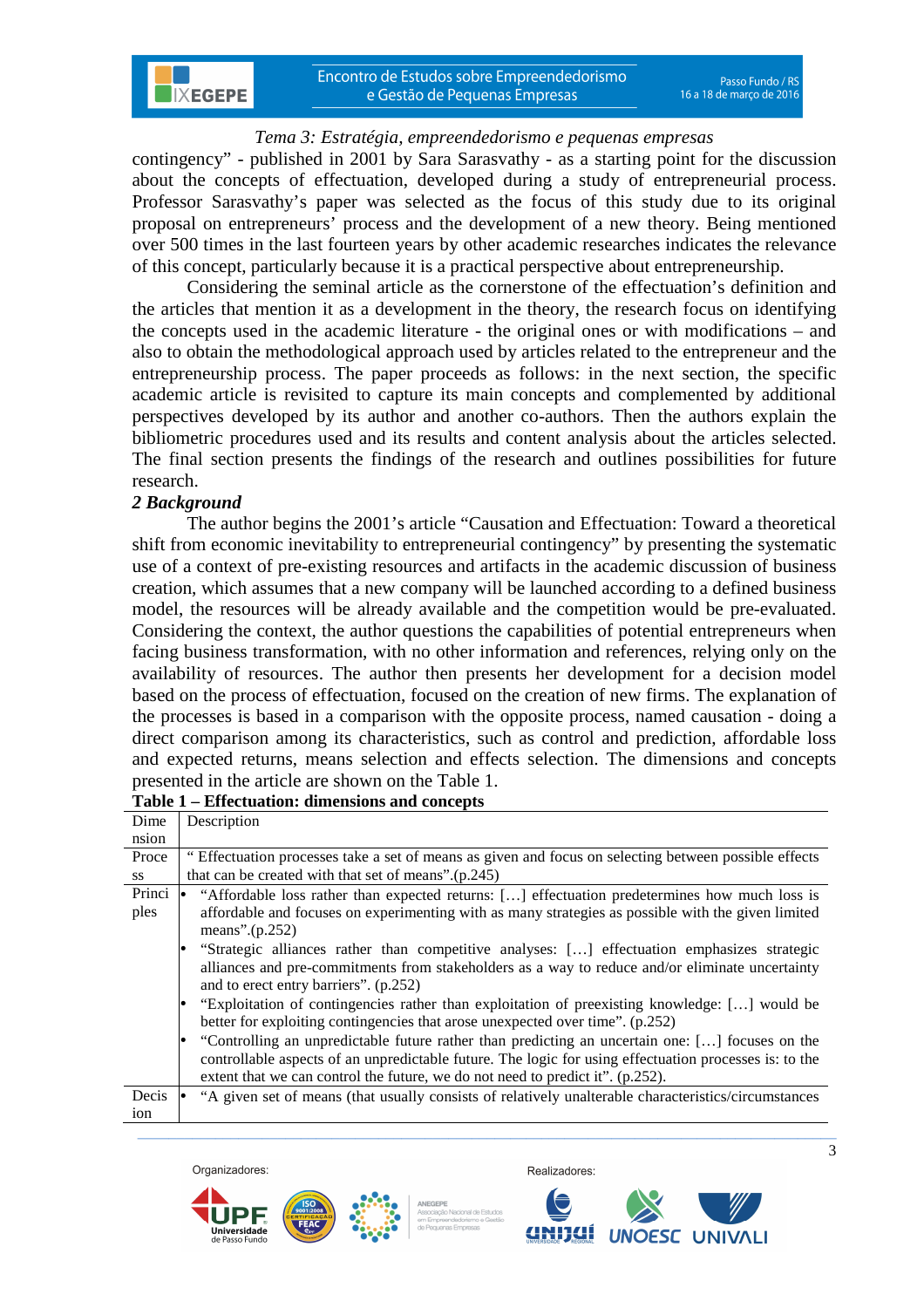

|                 | Tena S. Estrangui, empreenación ismo e pequenas empresas                                                                                                                       |
|-----------------|--------------------------------------------------------------------------------------------------------------------------------------------------------------------------------|
| proce           | of the decision maker)" (p.249)                                                                                                                                                |
| SS              | "A set of effects or possible operationalization of generalized aspirations (mostly generated<br>through the decision process)", (p.250)                                       |
|                 | "Constrains on (and opportunities for) possible effects (usually imposed by the limited means as                                                                               |
|                 | well as by environment and its contingencies)", (p.250)                                                                                                                        |
|                 | "Criteria for selecting between the effects (usually a predetermined level of affordable loss or                                                                               |
|                 | acceptable risk related to the given means)".(p.250)                                                                                                                           |
| Agent $\bullet$ | "The effectuator prefers options that create more options in the future over those that maximize<br>returns in the present".(p.252)                                            |
|                 | "The effectuator merely pursues an aspiration and visualizes a set of actions for transforming the                                                                             |
|                 | original idea into a firm - not into the particular predetermined or optimal firm, but a much                                                                                  |
|                 | generalized aspiration of a firm" (p.249)                                                                                                                                      |
|                 | "The effectuator more often than not proceeds without any certainties about the existence of a                                                                                 |
|                 | market or a demand curve, let alone a market for his or her product, or a potential revenue curve".<br>(p.249)                                                                 |
|                 | "Is an effectuator, that is an imaginative actor who seizes contingent opportunities and exploits any                                                                          |
|                 | and all means at hand to fulfill a plurality of current and future aspirations, many of which are                                                                              |
|                 | shaped and created through the very process of economic decision making and are not given a                                                                                    |
|                 | priori" $(p.262)$                                                                                                                                                              |
|                 | "Effectuators are more likely to fail more often but are also more likely to manage the failures                                                                               |
|                 | more effectively and to create larger, more successful firms in the long run".(p.261)                                                                                          |
|                 | At the level of founders/decision makers:                                                                                                                                      |
|                 | "In Marketing decisions effectuators are less likely to use traditional types of market research,<br>$\circ$                                                                   |
|                 | such as carefully designed surveys and test marketing, instead they are likely to dive straight into<br>seat-of-the pants marketing/selling activities and alliances" (p.261); |
|                 | "In financial decisions effectuators are less likely to use long-term planning or net present value<br>$\circ$                                                                 |
|                 | (NPV) analyses; instead they are likely to be focused on the short term and, at most, to use                                                                                   |
|                 | informal versions of real options"(p261);                                                                                                                                      |
|                 | "In organizational decisions effectuators are more likely to build strong participatory cultures,<br>$\circ$                                                                   |
|                 | rather than hierarchical, procedures-based ones. In fact, in contrast to traditional decision makers,                                                                          |
|                 | effectuators are likely to be less effective in running large organizations with well-oiled                                                                                    |
|                 | procedures" $(p261)$                                                                                                                                                           |
| Busin           | At the role of the economy: "Prefirms or very early stage firms created through processes of                                                                                   |
| ess             | effectuation, if they fail, will fail early and/or at lower levels on investment than those created                                                                            |
| role            | through processes allow the economy to experiment with more numbers of new ideas at lower                                                                                      |
|                 | costs". (p.260)                                                                                                                                                                |
|                 | "At the role of the market or industry: Successful early entrants in a new industry are more likely                                                                            |
|                 | to have used effectuation processes than causations processes".(p.260)                                                                                                         |
|                 | At the level of the firm: "Successful form, in their early stages, are more likely to have focused on                                                                          |
|                 | forming alliances and partnerships than on other types of competitive strategies, such as                                                                                      |
|                 | sophisticated market research and competitive analyses, long-term planning and forecasting, and                                                                                |
|                 | formal management practices in recruitment and training of employees". (p.261)                                                                                                 |

Source: Sarasvathy (2001)

To capture the development of the theory, the authors considered the articles written by professor Sarasvathy - as an only author or as a co-author - related to the discussion of this theme after the theory presentation in 2001. The six articles were analyzed in a way to identify the development of the effectuation theory and are presented in a chronological way, in Table 2, to emphasize the discussions conducted from 2001 to 2015, except for the "business role" dimension due to the lack of concepts considering the six mentioned articles. The analysis of the content at Table 3 confirms that the effectuation concepts did not reach

 $\_$  ,  $\_$  ,  $\_$  ,  $\_$  ,  $\_$  ,  $\_$  ,  $\_$  ,  $\_$  ,  $\_$  ,  $\_$  ,  $\_$  ,  $\_$  ,  $\_$  ,  $\_$  ,  $\_$  ,  $\_$  ,  $\_$  ,  $\_$  ,  $\_$  ,  $\_$  ,  $\_$  ,  $\_$  ,  $\_$  ,  $\_$  ,  $\_$  ,  $\_$  ,  $\_$  ,  $\_$  ,  $\_$  ,  $\_$  ,  $\_$  ,  $\_$  ,  $\_$  ,  $\_$  ,  $\_$  ,  $\_$  ,  $\_$  ,

Organizadores:







Realizadores:

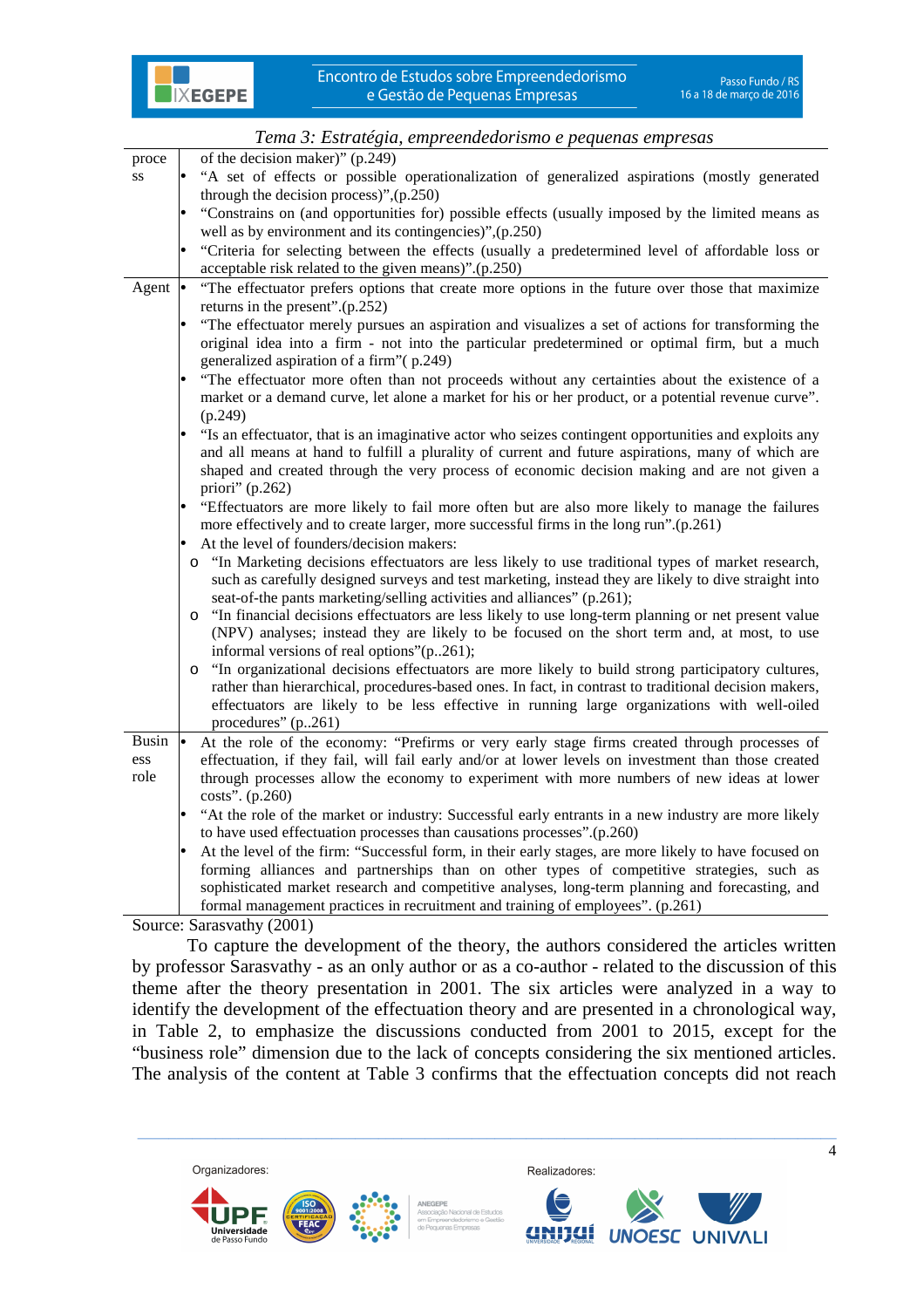

further development in the articles where Sarasvathy was a co-author after developing the effectuation theory.

Organizadores:







 $\_$  ,  $\_$  ,  $\_$  ,  $\_$  ,  $\_$  ,  $\_$  ,  $\_$  ,  $\_$  ,  $\_$  ,  $\_$  ,  $\_$  ,  $\_$  ,  $\_$  ,  $\_$  ,  $\_$  ,  $\_$  ,  $\_$  ,  $\_$  ,  $\_$  ,  $\_$  ,  $\_$  ,  $\_$  ,  $\_$  ,  $\_$  ,  $\_$  ,  $\_$  ,  $\_$  ,  $\_$  ,  $\_$  ,  $\_$  ,  $\_$  ,  $\_$  ,  $\_$  ,  $\_$  ,  $\_$  ,  $\_$  ,  $\_$  ,

Realizadores:



 $\overline{5}$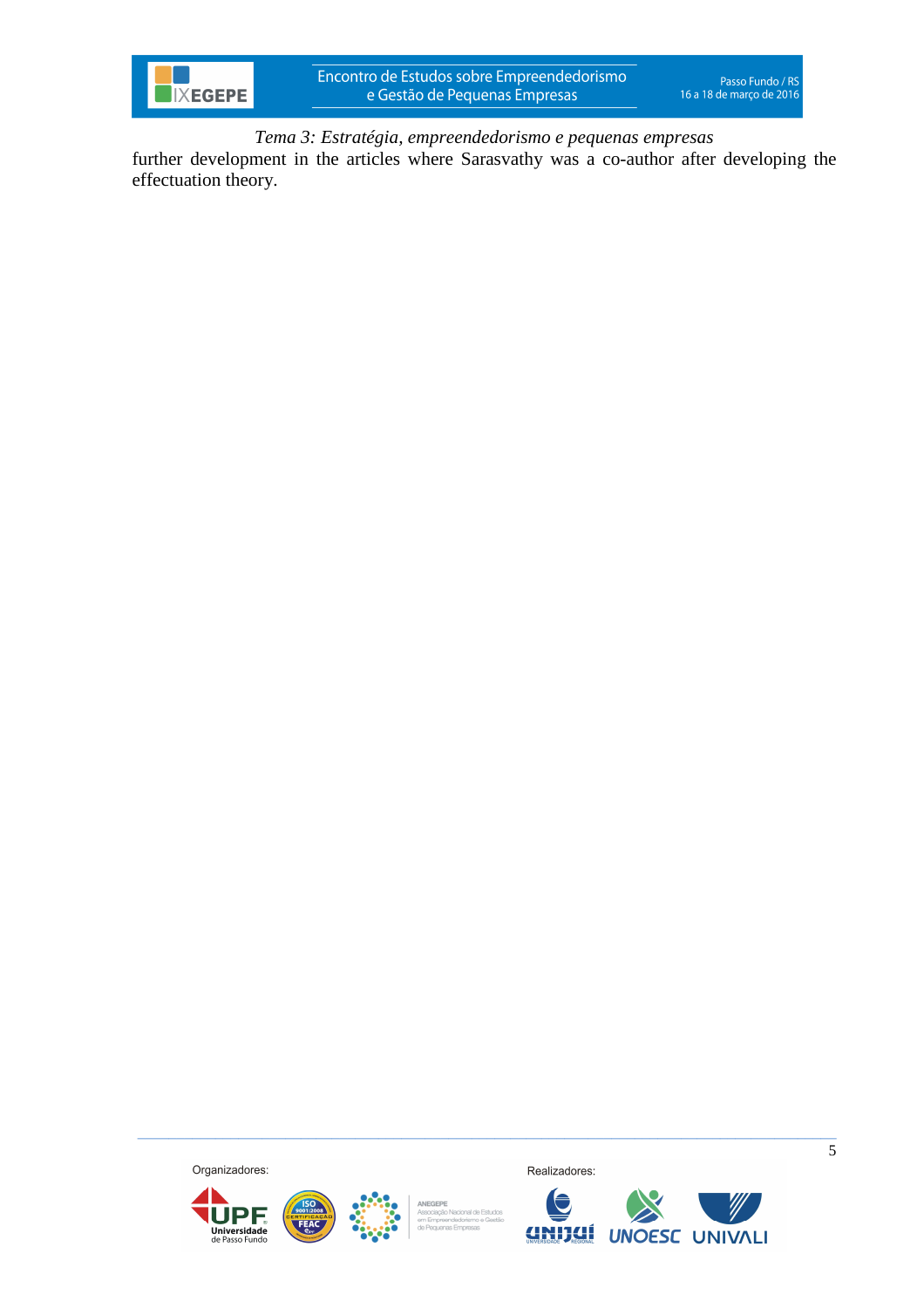

Encontro de Estudos sobre Empreendedorismo e Gestão de Pequenas Empresas

# *Tema 3: Estratégia, empreendedorismo e pequenas empresas*

#### **Table 2 – Effectuation's additional articles with their additional effectuation concepts**

|      | Article title and Authors  | Process of Effectuation                                                | Principles of Effectuation                                | Decision process                                                 | Agent                                                 |
|------|----------------------------|------------------------------------------------------------------------|-----------------------------------------------------------|------------------------------------------------------------------|-------------------------------------------------------|
| 2006 | What to do next? The case  | "The process is action oriented, inter-                                | "Means-driven action. Each                                | "Continual imagination on a                                      | "Actors begin with who they                           |
|      | Non-predictive<br>for      | subjective,<br>and non-predictively                                    | effectual<br>stakeholder                                  | variety of fronts including new                                  | are, what they know, and whom                         |
|      | strategy                   | transforms an organization's means                                     | considers who he is, what he                              | goals,<br>new<br>means,<br>new                                   | they know to imagine things                           |
|      | Wiltbank, R; Dew, N;       | into newly constructed settings.                                       | and<br>whom he<br>knows,                                  | environments<br>and<br>new                                       | they can accomplish. This                             |
|      | Read, S; Sarasvathy, S.    | Effectuation<br>begins with three                                      | knows" (p.992).                                           | institutions is a cornerstone of                                 | reflects an emphasis on future                        |
|      |                            | categories of means: Identity;                                         | "Affordable"<br>loss<br>as                                | transforming extant realities                                    | events they can control rather                        |
|      |                            | Knowledge; and Networks" (p.991).                                      | evaluation criterion. Each                                | into new possibilities" (p.993).                                 | than those they can predict"                          |
|      |                            |                                                                        | effectual stakeholder strives                             |                                                                  | (p.991). "In the next step of the                     |
|      |                            |                                                                        | to invest only what he or she                             |                                                                  | process, they start reaching out                      |
|      |                            |                                                                        | can afford to lose" (p.993).                              |                                                                  | to other people with a view to                        |
|      |                            |                                                                        | "Leveraging contingencies.                                |                                                                  | obtaining input on how to                             |
|      |                            |                                                                        | Any environment and epoch                                 |                                                                  | proceed with some of the things                       |
|      |                            |                                                                        | in human affairs contains                                 |                                                                  | they could do" (p.991)."As they                       |
|      |                            |                                                                        | unexpected contingencies;                                 |                                                                  | find people who want to                               |
|      |                            |                                                                        | thus predictions come with                                |                                                                  | participate in the efforts to build                   |
|      |                            |                                                                        | disclaimers about degrees of                              |                                                                  | something they move toward                            |
|      |                            |                                                                        | confidence" (p.993).                                      |                                                                  | obtaining actual commitments                          |
|      |                            |                                                                        |                                                           |                                                                  | these<br>from<br>potential                            |
|      |                            |                                                                        |                                                           |                                                                  | stakeholders" (p.992).                                |
| 2008 | Organizations<br>Designing | "Effectuation starts from the position"                                | "Effectuation may be called                               | "Since outcomes to novelty are                                   | "The effectuator seeks to design                      |
|      | Design<br>that             | that the future is contingent upon                                     | a logic because it is a                                   | by definition unpredictable,                                     | intelligent failures that can be                      |
|      | Environments:<br>Lessons   | willful<br>actions<br>by<br>agents                                     | coherent<br>system<br>of                                  | commitments by entrepreneur                                      | locally contained and contribute                      |
|      | Entrepreneurial<br>from    | intersubjectively seeking to reshape                                   | principles that are inherently                            | and stakeholders have to be                                      | his/her<br>learning,<br>to<br>and                     |
|      | Expertise                  | the world and fabricate new ones"                                      | interrelated,<br>internally                               | determined not by calculating                                    | continually pushes forward a                          |
|      | Wiltbank, R; Dew, N;       | (p.339). "The essential characteristic                                 | consistent and collectively                               | the potential of opportunities                                   | series of small successes that                        |
|      | Read, S; Sarasvathy.       | of the future, in this view, is its                                    | independent" (p.345). "In                                 | provided by the environment,                                     | can be cumulated over time"                           |
|      |                            | unpredictability" (p.339).                                             | sum, effectuation is not                                  | but by concrete assessments of                                   | $(p.340)$ .                                           |
|      |                            | "The focus of the entire decision-                                     | merely a theory, i.e. a                                   | affordable loss in pursuit of                                    | "While<br>fully acknowledging<br>constraints on their |
|      |                            | making process for each individual<br>involved is on what can be done, | statement about the truth or<br>otherwise of a phenomenon | vaguely promising courses of<br>fabricate<br>action<br>to<br>new | external<br>actions, effectuators divide the          |
|      |                            |                                                                        |                                                           |                                                                  |                                                       |

Organizadores:



ANEGEPE Ancuere<br>Associação Nacional de Estudos<br>em Empreendedorismo e Gestão de Pequenas Empresas



Realizadores:

\_\_\_\_\_\_\_\_\_\_\_\_\_\_\_\_\_\_\_\_\_\_\_\_\_\_\_\_\_\_\_\_\_\_\_\_\_\_\_\_\_\_\_\_\_\_\_\_\_\_\_\_\_\_\_\_\_\_\_\_\_\_\_\_\_\_\_\_\_\_\_\_\_\_\_\_\_\_\_\_\_\_\_\_\_\_\_\_\_\_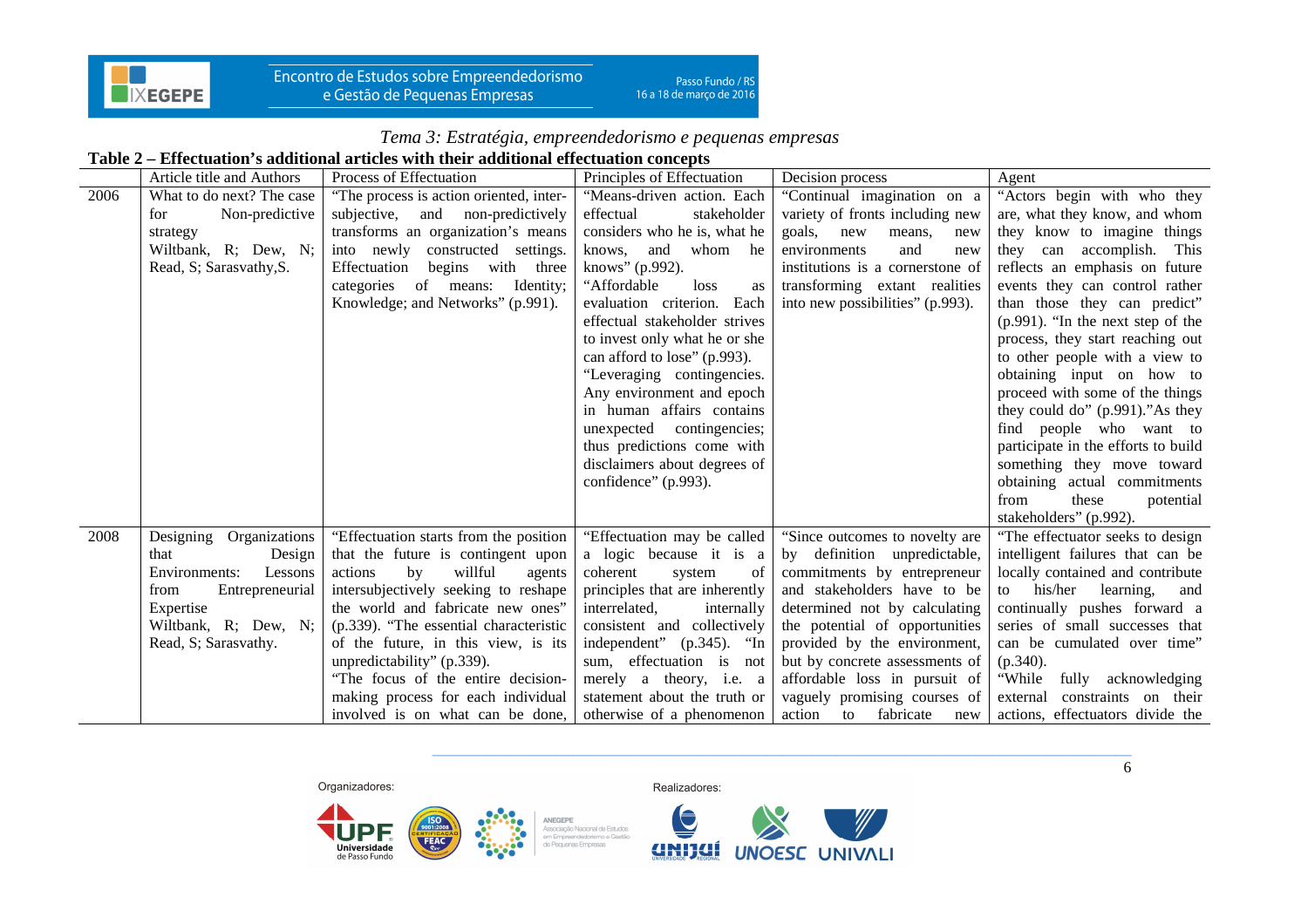

|      |                          |                                      | тение э. Езичиски, стртесние аотыно с редисния стртезия |                                    |                                   |
|------|--------------------------|--------------------------------------|---------------------------------------------------------|------------------------------------|-----------------------------------|
|      |                          | given who s/he is, what s/he knows,  | in the world. It is also an                             | opportunities" (p.339-340)." As    | event space into controllable and |
|      |                          | and whom s/he knows" (p.339).        | internally consistent set of                            | one cannot avoid negative          | uncontrollable parts, without     |
|      |                          | "Effectual artifacts may take on     | ideas that forms a clear basis                          | surprises in the pursuit of        | assuming opportunities to be      |
|      |                          | shapes that are unanticipated and    | for action upon the world"                              | positive ones, one key<br>to       | pre-existent in the environment;  |
|      |                          | sometimes even unimagined by the     | $(p.345)$ .                                             | effectual action consists in       | instead they seek to fabricate    |
|      |                          | stakeholders whose commitments       |                                                         | failure management" (p.340).       | them" (p.340).                    |
|      |                          | engender it (Hagedoorn and Duysters  |                                                         | "Organism and environment          | "The effectuators' pool of        |
|      |                          | $2002$ )" (p.339).                   |                                                         | are inextricably intertwined in    | resources can be computed as a    |
|      |                          |                                      |                                                         | this worldview and the focus       | function of the three categories  |
|      |                          |                                      |                                                         | always is on creating new          | of means [] begins by             |
|      |                          |                                      |                                                         | possibilities with extant means    | imagining<br>several possible     |
|      |                          |                                      |                                                         | at any given instant" (p. 340).    | of<br>action,<br>the<br>courses   |
|      |                          |                                      |                                                         |                                    | consequences of which are for     |
|      |                          |                                      |                                                         |                                    | the most part unpredictable"      |
|      |                          |                                      |                                                         |                                    | $(p.339)$ .                       |
| 2009 | Affordable<br>loss:      |                                      | "Affordable loss is one                                 | "When making the plunge            |                                   |
|      | behavioral<br>economic   |                                      | component of effectuation, a                            | decision<br>effectually,<br>the    |                                   |
|      | aspects of the plunge    |                                      | set of heuristics for making                            | mechanism that both supports       |                                   |
|      | decision                 |                                      | decisions under uncertainty"                            | the willingness to lose an         |                                   |
|      | Wiltbank, R; Dew, N;     |                                      | $(p.106)$ .                                             | affordable set of resources and    |                                   |
|      | Read, S; Sarasvathy, S   |                                      |                                                         | enables the quitting of the new    |                                   |
|      |                          |                                      |                                                         | venture at the point those         |                                   |
|      |                          |                                      |                                                         | resources are exhausted is the     |                                   |
|      |                          |                                      |                                                         | precommitment that one is          |                                   |
|      |                          |                                      |                                                         | willing to lose a select and       |                                   |
|      |                          |                                      |                                                         | finite set of resources over       |                                   |
|      |                          |                                      |                                                         | which one has control" $(p.117)$ . |                                   |
| 2010 | Coevolution<br>The<br>of | "Entrepreneurs who employ an         |                                                         |                                    | "These entrepreneurs undertake    |
|      | Institutional            | effectual logic begin with the means |                                                         |                                    | a nonlinear and participatory     |
|      | Entrepreneurship: A Tale | at hand and focus on selecting       |                                                         |                                    | approach where uncertainty is     |
|      | of Two Theories          | between possible effects that can be |                                                         |                                    | perceived as an opportunity"      |
|      | Pacheco, D; York, J;     | created with that set of means"      |                                                         |                                    | $(p.1003)$ .                      |



Realizadores:



Q **UNOESC UNIVALI** anijaí

\_\_\_\_\_\_\_\_\_\_\_\_\_\_\_\_\_\_\_\_\_\_\_\_\_\_\_\_\_\_\_\_\_\_\_\_\_\_\_\_\_\_\_\_\_\_\_\_\_\_\_\_\_\_\_\_\_\_\_\_\_\_\_\_\_\_\_\_\_\_\_\_\_\_\_\_\_\_\_\_\_\_\_\_\_\_\_\_\_\_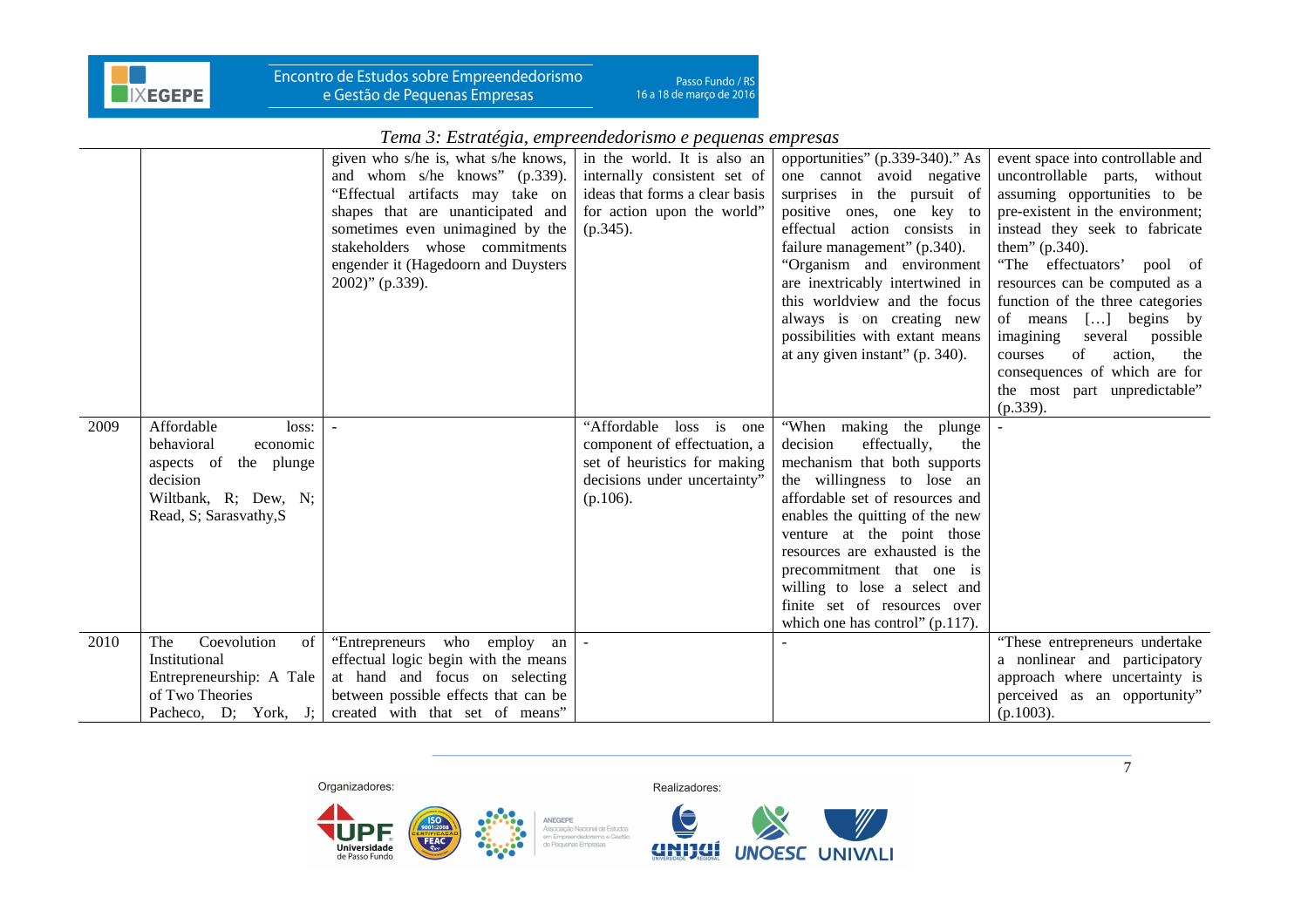

Encontro de Estudos sobre Empreendedorismo<br>e Gestão de Pequenas Empresas

Passo Fundo / RS<br>16 a 18 de março de 2016

|      | Dean, T; Sarasvathy, S.    | $(p.1003)$ .                             |  |  |
|------|----------------------------|------------------------------------------|--|--|
| 2012 | Reflections on the 2010    | "These studies, such effectuation,       |  |  |
|      | AMR Decade award:          | emphasize how elements of the            |  |  |
|      | whither<br>the promise?    | internal environment of the organism     |  |  |
|      | Moving forward with        | interact with elements of the external   |  |  |
|      | entrepreneurship as a      | environment" $(p.2012)$ .                |  |  |
|      | Science of the artificial  |                                          |  |  |
|      | Venkataraman, S;           |                                          |  |  |
|      | Sarasvathy, S; Dew, N;     |                                          |  |  |
|      | Forster, W.                |                                          |  |  |
| 2013 | Failing<br>firms<br>and    | "An intelligent serial entrepreneur,     |  |  |
|      | successful entrepreneurs:  | we posit, can learn both from their      |  |  |
|      | serial entrepreneurship as | failures and successes; in fact, in      |  |  |
|      | a temporal portfolio       | explicating the theory of effectuation   |  |  |
|      | Sarasvathy, S; Menon, A;   | based on studies of entrepreneurial      |  |  |
|      | Kuechle, G.                | expertise, Sarasvathy (2001p.259)        |  |  |
|      |                            | has argue that. [] The normative         |  |  |
|      |                            | aspects of effectuation, if any, for the |  |  |
|      |                            | creation of successful firms would       |  |  |
|      |                            | have to do with the "management"         |  |  |
|      |                            | of failures, rather than with their      |  |  |
|      |                            | avoidance" $(p.430)$                     |  |  |

*Tema 3: Estratégia, empreendedorismo e pequenas empresas* 

Source: elaborated by the authors



UPF<sub>®</sub>

de Passo Fundo

ANEGEPE  $\frac{150}{9001:2008}$ Ancuere<br>Associação Nacional de Estudos<br>em Empreendedorismo e Gestão **FEAC** de Pequenas Empresas

Realizadores:



\_\_\_\_\_\_\_\_\_\_\_\_\_\_\_\_\_\_\_\_\_\_\_\_\_\_\_\_\_\_\_\_\_\_\_\_\_\_\_\_\_\_\_\_\_\_\_\_\_\_\_\_\_\_\_\_\_\_\_\_\_\_\_\_\_\_\_\_\_\_\_\_\_\_\_\_\_\_\_\_\_\_\_\_\_\_\_\_\_\_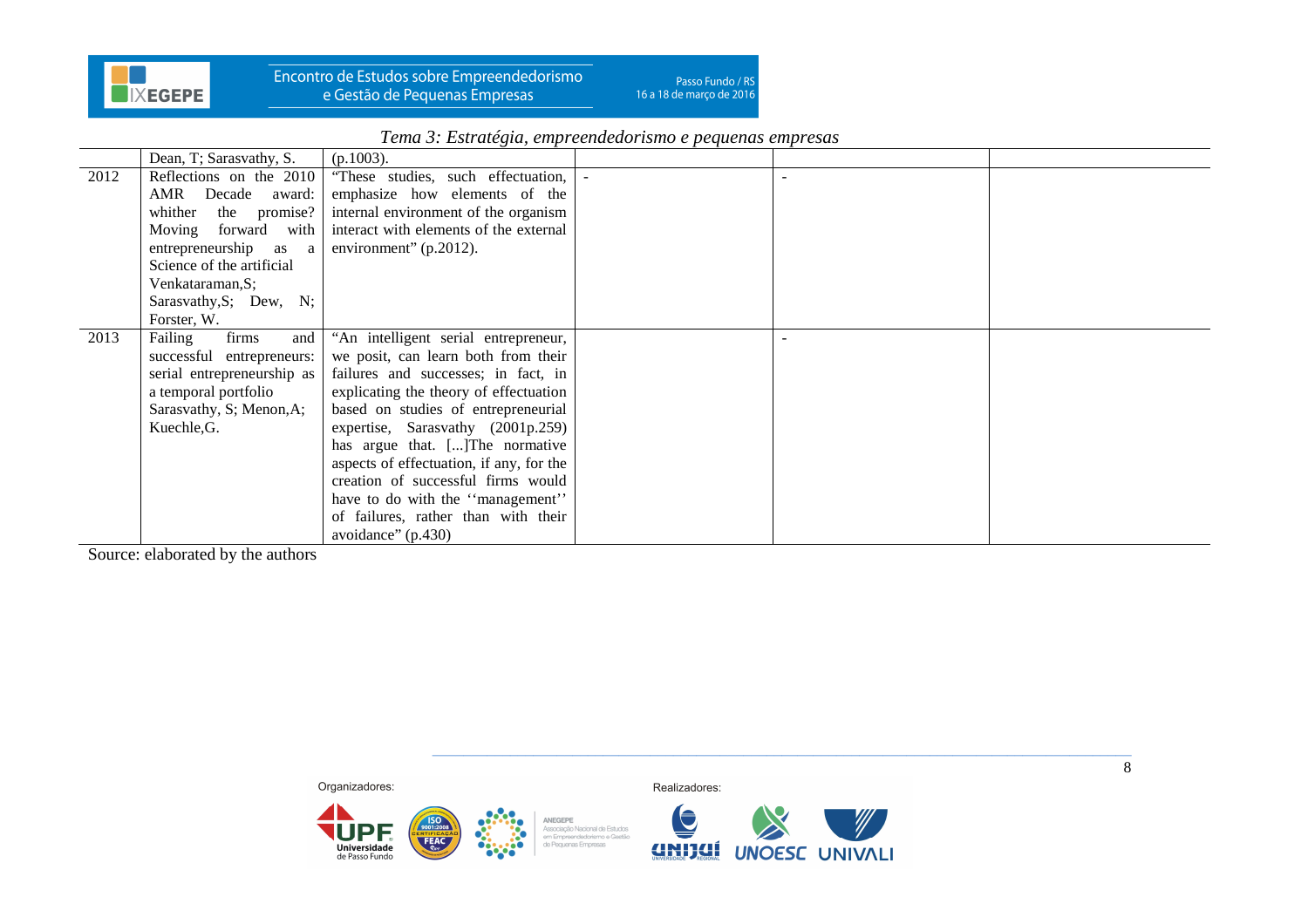

# *Tema 3: Estratégia, empreendedorismo e pequenas empresas 3. METHODOLOGY*

This research is classified as literature is developed from materials published in books, articles, dissertations and theses. According to Cervo, Bervian; Da Silva (2007, p.61), the literature "is the basic procedure for monographic studies, by which search the state of the field of art on a given theme." Taking the form of a literature review, also called "state of the art" or "state of knowledge" (FERREIRA, 2002), aims to demonstrate the current state of academic contribution around of a particular subject. It provides a comprehensive overview of research and previous contributions, leading to the extent necessary for future research and development of future studies. Anyway, it proves the academic relevance of the work done by a researcher

The main advantage of literature lies in the fact that it enables the investigator to cover a range of phenomena much wider than direct search. This advantage becomes particularly important when the research problem requires data widely dispersed in space (GIL, 2008). The literature is not limited to repeat or summarize what has already been said on the subject, its purpose is to bring a new approach with innovative results (Marconi; Lakatos 2003). The selection of items to be considered in this evolutionary analysis of the concept was established from the database search ISI Web of Science. Therefore, the authors took into account the publications that presented article's citation or mention on the article "Causation and effectuation: Toward a theoretical shift from economic inevitability to entrepreneurial contingency" of Sara Sarasvathy (2001). This article initiates the discussion because it introduces the concept of effectuation prepared by the researcher.

# **3.1 Data gathering**

A research was conducted on 04.11.2015 in the ISI database with the above-mentioned article as a starting point and it resulted in a list of 500 academic articles with citations of Sarasvathy (2001). In these 500 articles, in order to optimize the selection to be analyzed, the following filters were applied: category: management, type: article and language: english.

The research resulted in 136 articles, which have gone through an analysis of the journals in which they were published. It was used then another criterion for classification. The authors indeed considered the publications listed in the Journal Citation Reports (JCR) pointing out the most frequently quoted articles and the ones with the greatest impact on their field of research, based on peer review. Thus, after all the selection criteria, 116 articles were selected and used in the research.

# **3.2 Data analysis**

Data analysis occurred in two distinct stages: i) a descriptive analysis to verify the amount of articles quoting Sarasvathy each year, which journals these publications were part of, how many authors published, the number of publications by author and the nature of published articles; ii) a content analysis was made to identify the concept of effectuation used in the articles. After the selection, the authors made a quantitative analysis followed by a content analysis. The quantitative analysis aims at providing a condensed representation of information, while the content analysis tries to identify the indicators enabling one to deduce that the reality is different from the message (Bardin, 2011).

# *4 RESULTS*

# **4.1 Quantitative Analysis**

In the descriptive analysis, it was initially observed the amount of articles over the years. Since the main objective of the paper is to analyze the evolution of the concept of

 $\_$  , and the set of the set of the set of the set of the set of the set of the set of the set of the set of the set of the set of the set of the set of the set of the set of the set of the set of the set of the set of th





 $\overline{q}$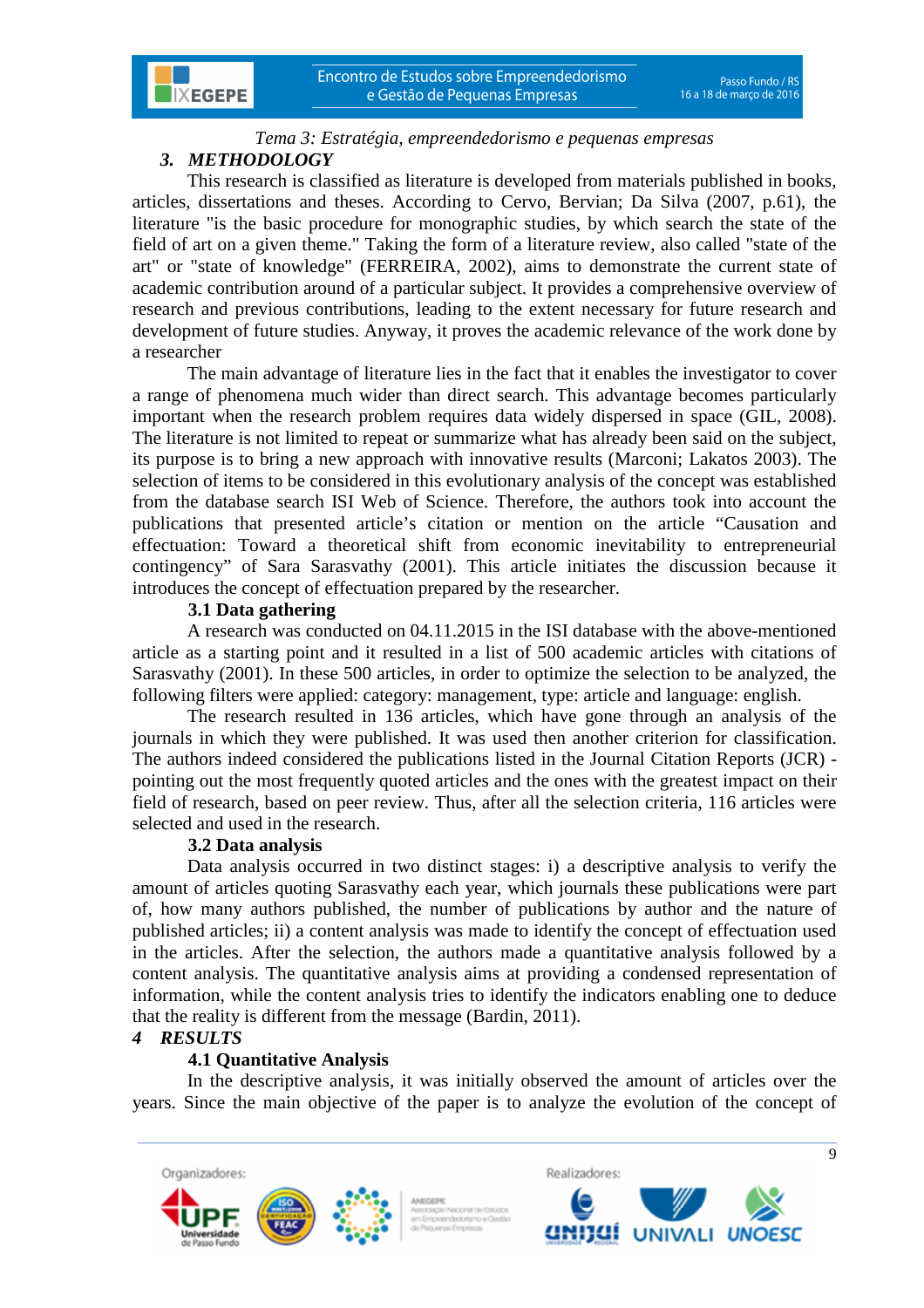effectuation, it was identified by the researches that the effectuation theme has shown greater demand, although it presents negative variations, reaching sometimes a variation of 133% between periods (2006-2007). The magazine with the largest number of publications that discusses and/or addresses effectuation theme is the "Strategic Entrepreneurship Journal" that suggests to value the contributions that lead to improvement organizations management practices regarding the entrepreneurial process involving imagination, perception, invention and innovation and to inevitable changes and transformations that result in benefits for the society, as described on its web page.

In the sample of articles, as shown in Table 3, a high association of authors in the publication of effectuation subject was found. In a preliminary analysis, this high number of association may indicate an aligned point of view and/or a uniform development of the theory, which will be validated in the content analysis.

### **Table 3: Number of authors per article**

| Authors per article | Percentage | Authors per article | Percentage |
|---------------------|------------|---------------------|------------|
|                     | 11.01%     |                     | 16.95%     |
|                     | 33.90%     |                     | 0.85%      |
|                     | 36.44%     |                     | $0.85\%$   |

Source: elaborated by the authors

**IXEGEPE** 

Although it was observed an outstanding co-authoring association - reaching the maximum of 6 authors - , it was not observed high levels of publication for most of the authors of the selection. The percentage of 92.4% of the authors published only one article concerning the topic of effectuation. Despite that, some authors wrote a larger number of publications. One can notice Sara Sarasvathy (6 publications) followed by Sharon Alvarez; Nicholas Dew, both with 5 articles.

## **4.2 Qualitative Analysis**

To analyze the 116 articles selected, the authors used the technic of content analysis as proposed by Bardin (2011). As one of the purposes of this study, it was observed the methodological approach used in the articles - whether theoretical or empirical. The distribution percentage between the articles of the sample shows that 57% were classified as empirical and 43% theoretical. For this purpose, according to Moody (2002), the "Empirical" methodological approach has to be considered when empirical observations or data are collected in order to answer a specific research question. The author Pedro Demo (2000) defined that the "Theoretical" methodological approach should be used for articles limited to use concepts, ideas, variables identification or modeling, building/rebuilding, aiming to improve the theoretical foundations in immediate terms.

Once the descriptive analysis was done, the authors focused on the content analysis. Aimed at achieving the stated objective "to analyze the effectuation of concepts used by researchers and their modification along the theoretical development", after reading the 116 articles, it was observed that many of the articles quoted Sarasvathy (2001) in a different context than she did. Effectuation was seen as an opportunity to exploit (BRADLEY, SHEPHERD; WIKLUND, 2011; BEHRENS, ERNST; SHEPHERD, 2013), trade goals (McMullen; DIMOV, 2013) and access to resources (SEBASTIAO; GOLICIC, 2008; BURG et al., 2012).

Thus, after the first reading, it was found that of the 116 articles, 67 met the search criteria, including the 6 by Sarasvathy. Therefore, the content analysis was based on 61 items and in response to the first specific objective elaborated, in 41% of articles the authors use a

 $\_$  , and the set of the set of the set of the set of the set of the set of the set of the set of the set of the set of the set of the set of the set of the set of the set of the set of the set of the set of the set of th





 $\overline{10}$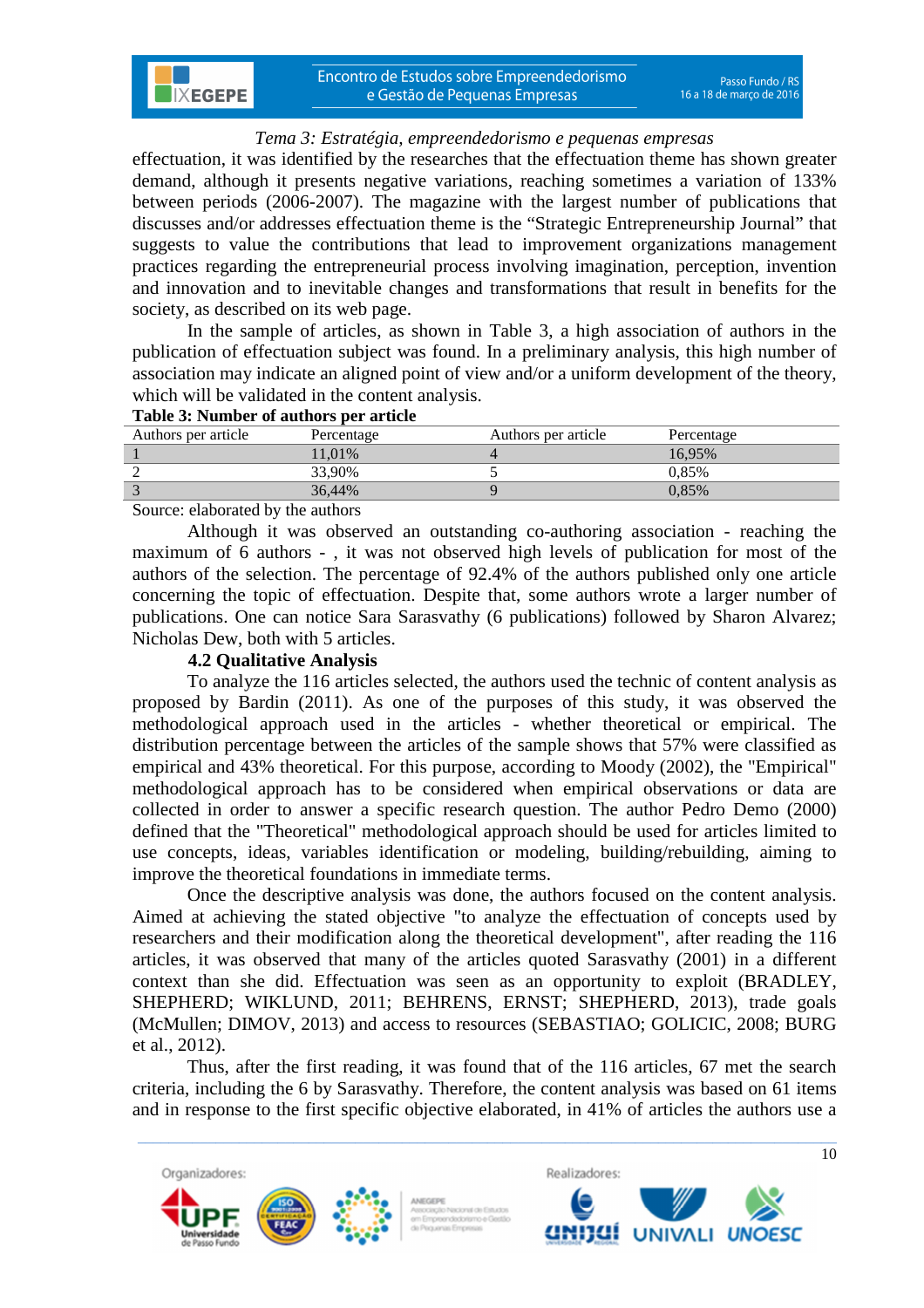theoretical approach, while 59% researches were done with an empirical approach. Although most of the research done in the selection of articles was empirical, the number of theoretical investigations dealing with the concept of effectuation is high. This high number can be explained by the attempt of the authors – even Sarasvathy – to conceptually discuss the theme, seeking a better understanding of the theory.

Then, while seeking to achieve the second objective of the research, a deeper reading of the articles was made in order to identify the concepts of effectuation adopted by the authors. As shown in Table 4, the vast majority of articles mentioned Sarasvathy (2001), the first article where the concept of effectuation was set up. It can be also noticed that the other articles having a high number of citations were also written by Sarasvathy as a co-author. The impact of this new approach of thinking entrepreneurship, is also presented in the following academic articles cited, that aim to understand and predict the financial outcome from this new perspective.

**IXEGEPE** 

| Author's concepts                          | Articles with the citation                                                                                                                                                                                                                                                                                                                                                                                                                                                                                                                                                                                                                                                                                                                                                                                                                                                                                                                                                                                                                                                                                                                                                                                                                                                                                                                                                                                              |
|--------------------------------------------|-------------------------------------------------------------------------------------------------------------------------------------------------------------------------------------------------------------------------------------------------------------------------------------------------------------------------------------------------------------------------------------------------------------------------------------------------------------------------------------------------------------------------------------------------------------------------------------------------------------------------------------------------------------------------------------------------------------------------------------------------------------------------------------------------------------------------------------------------------------------------------------------------------------------------------------------------------------------------------------------------------------------------------------------------------------------------------------------------------------------------------------------------------------------------------------------------------------------------------------------------------------------------------------------------------------------------------------------------------------------------------------------------------------------------|
| Sarasvathy, 2001                           | Baker; Miner; Eesley, 2003; Davidsson; Hunter; Klofsten, 2006; Koch;<br>Schmengler, 2006; Alvarez; Barney, 2007; Chiles; Bluedorn; Gupta, 2007;<br>Miller, 2007; Burg Et At., 2008; Koellinger, 2008; Mitchell; Mitchell;<br>Smith, 2008; Bansal; Mcknight, 2009; Burke; Fraser; Green, 2009; Dew,<br>2009; Fischer; Mitchell; Phan, 2009; Tan, J.; Heavey Et Al., 2009;<br>Haefliger; Jäger; Krogh, 2010; Harms, 2010; Parry; Song, 2010; Politis;<br>Winborg; Dahlstrand, 2010; Song; Benedetto; Parry, 2010; Thompson;<br>Macmillan, 2010; Gabrielsson; Politis, 2011;; Gelderen; Thurik; Patel,<br>2011; Golicic; Sebastiao, 2011; Hansen; Shrader; Monllor, 2011;<br>Murnieks Et. Al., 2011; Rasmussen, 2011; Rasmussen; Mosey; Wright,<br>2011; Fiet; Norton, Jr, 2012; Luke; Chu, 2012; Prashantham; Floyd, 2012;<br>Andries; Debackere; Looy, 2013; Autio; Dahlander; Frederiksen, 2013;<br>Gabrielsson; Gabrielsson, 2013; Nowinski; Rialp, 2013; Santos; Spring,<br>2013; Spedale; Watson, 2013; Berends, Et Al., 2014; Blauth; Mauer;<br>Brettel, 2014; Chetty, Et. Al., 2014; Garud; Gehman; Giuliani, 2014;<br>Lundqvist, 2014; Mthanti; Urban, 2014; Nummela, Et Al., 2014; Pitkänen;<br>Parvinen; Töytäri, 2014; Sitoh; Pan; Yu, 2014; Shepherd; Williams;<br>Patzelt, 2014; Sun; Yang; Li, 2014; Chandra; Styles; Wilkinson, 2015;<br>Demil; Lecocq; Ricart; Zott, 2015; Ramoglou; Zyglidopoulos, 2015. |
| Dew e Sarasvavhy, 2002<br>Sarasvathy, 2003 | Görling; Rehn, 2008; Spedale; Watson, 2013<br>Rasmussen, 2011.                                                                                                                                                                                                                                                                                                                                                                                                                                                                                                                                                                                                                                                                                                                                                                                                                                                                                                                                                                                                                                                                                                                                                                                                                                                                                                                                                          |
| Sarasvathy et al., 2003                    | Spedale; Watson, 2013                                                                                                                                                                                                                                                                                                                                                                                                                                                                                                                                                                                                                                                                                                                                                                                                                                                                                                                                                                                                                                                                                                                                                                                                                                                                                                                                                                                                   |
| Sarasvathy, 2004                           | Gelderen; Thurik; Patel, 2011                                                                                                                                                                                                                                                                                                                                                                                                                                                                                                                                                                                                                                                                                                                                                                                                                                                                                                                                                                                                                                                                                                                                                                                                                                                                                                                                                                                           |
| Baker e Nelson, 2005                       | Berends, Et Al., 2014; Sun; Yang; Li, 2014                                                                                                                                                                                                                                                                                                                                                                                                                                                                                                                                                                                                                                                                                                                                                                                                                                                                                                                                                                                                                                                                                                                                                                                                                                                                                                                                                                              |
| Sarasvathy e Dew, 2005                     | Politis; Winborg; Dahlstrand, 2010; Parry; Song, 2010; Gabrielsson;<br>Politis, 2011; Golicic; Sebastiao, 2011; Berends, Et Al., 2014; Chetty, Et.<br>Al., 2014.                                                                                                                                                                                                                                                                                                                                                                                                                                                                                                                                                                                                                                                                                                                                                                                                                                                                                                                                                                                                                                                                                                                                                                                                                                                        |
| Wiltbank et. al., 2006                     | Gabrielsson; Politis, 2011; Berends, Et Al., 2014; Mthanti; Urban, 2014.                                                                                                                                                                                                                                                                                                                                                                                                                                                                                                                                                                                                                                                                                                                                                                                                                                                                                                                                                                                                                                                                                                                                                                                                                                                                                                                                                |
| Miller, 2007                               | Mitchell; Mitchell; Smith, 2008                                                                                                                                                                                                                                                                                                                                                                                                                                                                                                                                                                                                                                                                                                                                                                                                                                                                                                                                                                                                                                                                                                                                                                                                                                                                                                                                                                                         |
| Gruber at al., 2008                        | Pitkänen; Parvinen; Töytäri, 2014                                                                                                                                                                                                                                                                                                                                                                                                                                                                                                                                                                                                                                                                                                                                                                                                                                                                                                                                                                                                                                                                                                                                                                                                                                                                                                                                                                                       |
| Sarasvathy, 2008                           | Gabrielsson; Politis, 2011; Andries; Debackere; Looy, 2013; Maclaren;<br>Young; Lochrie, 2013; Mthanti; Urban, 2014; Sitoh; Pan; Yu, 2014; Sun;<br>Yang; Li, 2014                                                                                                                                                                                                                                                                                                                                                                                                                                                                                                                                                                                                                                                                                                                                                                                                                                                                                                                                                                                                                                                                                                                                                                                                                                                       |
| Sarasvathy e Dew, 2008                     | Lundqvist, 2014.                                                                                                                                                                                                                                                                                                                                                                                                                                                                                                                                                                                                                                                                                                                                                                                                                                                                                                                                                                                                                                                                                                                                                                                                                                                                                                                                                                                                        |
| Dew, 2009                                  | Sun; Yang; Li, 2014                                                                                                                                                                                                                                                                                                                                                                                                                                                                                                                                                                                                                                                                                                                                                                                                                                                                                                                                                                                                                                                                                                                                                                                                                                                                                                                                                                                                     |
| Dew et al., 2009                           | Mthanti; Urban, 2014; Nummela, Et Al., 2014;                                                                                                                                                                                                                                                                                                                                                                                                                                                                                                                                                                                                                                                                                                                                                                                                                                                                                                                                                                                                                                                                                                                                                                                                                                                                                                                                                                            |

Organizadores:





 $\_$  , and the set of the set of the set of the set of the set of the set of the set of the set of the set of the set of the set of the set of the set of the set of the set of the set of the set of the set of the set of th

Realizadores:

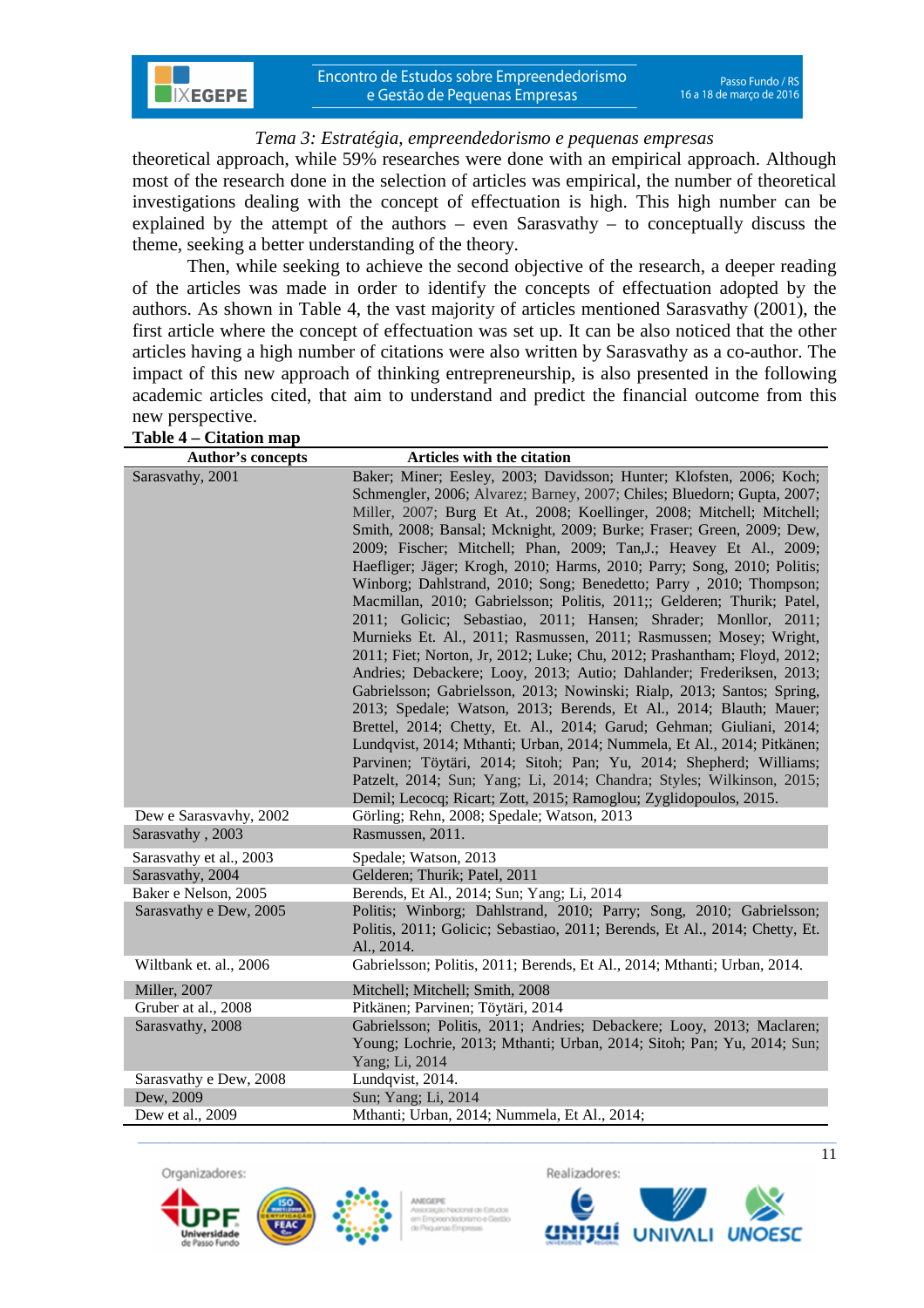

| <b>Mauer</b> , 2009             | Andries: Debackere: Looy, 2013                                          |
|---------------------------------|-------------------------------------------------------------------------|
| Read et. al., 2009              | Haefliger; Jäger; Krogh, 2010; Andries; Debackere; Looy, 2013;          |
|                                 | Gabrielsson; Gabrielsson, 2013; Blauth; Mauer; Brettel, 2014; Pitkänen; |
|                                 | Parvinen; Töytäri, 2014.                                                |
| Schindehutte e Morris 2009      | Mthanti; Urban, 2014.                                                   |
| Chesbrough, 2010                | Sitoh; Pan; Yu, 2014                                                    |
| Parry e Song, 2010              | Parry; Song, 2010                                                       |
| Dacin, Dacin e Tracey, 2011     | Dacin; Dacin; Tracey, 2011                                              |
| Chandler et. al., 2011          | Mthanti; Urban, 2014.                                                   |
| Jones, Coviello e Tang, 2011    | Gabrielsson; Gabrielsson, 2013                                          |
| Sarasvathy e Venkataramam,      | Mthanti; Urban, 2014.                                                   |
| 2011                            |                                                                         |
| Fiet, Norton Jr. e Clouse, 2012 | Fiet; Norton, Jr. 2012                                                  |
| Fisher, 2012                    | Andries; Debackere; Looy, 2013                                          |
| Sarasvathy, 2012                | Ramoglou; Zyglidopoulos, 2015.                                          |
| Gabrielsson e Gabrielsson,      | Gabrielsson; Gabrielsson, 2013; Nummela, Et Al., 2014                   |
| 2013                            |                                                                         |
| Sarasvathy et al., 2013         | Chandra; Styles; Wilkinson, 2015                                        |
| Blauth, Mauer e Brettel, 2014   | Blauth; Mauer; Brettel, 2014                                            |

*Tema 3: Estratégia, empreendedorismo e pequenas empresas* 

Source: elaborated by the authors

#### *5 CONCLUSION*

At the end of the research, when the contents of the articles dealing with effectuation were observed and analyzed, it was concluded that, in fact, despite the theory arisen 14 years ago, it cannot be identified a significant change in relation which was proposed by Sarasvathy in 2001. Quantitatively, it can be noted that, even today, that the most cited concept is hers and, although some other concepts have reached a high number of citations, the latter have also been proposed by the author or in partnership with another authors. Qualitatively, analyzing the content of other concepts, it can be seen that when the authors propose a definition of effectuation, they do it only in short or replicating what was defended by Sarasvathy (2001), as can be seen in the article of Dacin; Tracey (2011, p. 1210). They indeed wrote that "effectuation represents the form of decision making in which the entrepreneur imagines several possible routes or strategies that his or her venture might take." Similarly, Parry and Song (2010, p. 1115) assert that "the key implication of the model is effectuation that entrepreneurs will trend to rely more on informal information processes than on formal ones."

Besides these authors conceptualize effectuation without making any changes to the original concept, there are those who only appropriated the term and employ it in their conclusions without any reference to what the concept means, linking the term to the authors that preceded the creation of the theory, such as Berends et al. (2013, p 618) who wrote that "Carland, Hoy, Boulton; Carland, (1984) and Schumpeter (1934) wrote that effectuation theory addresses entrepreneurial behavior and seems especially suitable for product innovation in small firms, which is a specific form of entrepreneurial behavior" and further, the same author argued that " according to Ettlie and Rubenstein (1987) the logic of effectuation suits the characteristics of product innovation in small firms: effectuation concerns action under resource constraints, the central concern for most small firms."

Thus, the term "effectuation" remains employed primarily in the same way that was originally proposed. In light of the above, for future research, it is suggested to follow the search for theoretical and empirical developments on the effectuation's concept in a different

 $\_$  , and the set of the set of the set of the set of the set of the set of the set of the set of the set of the set of the set of the set of the set of the set of the set of the set of the set of the set of the set of th



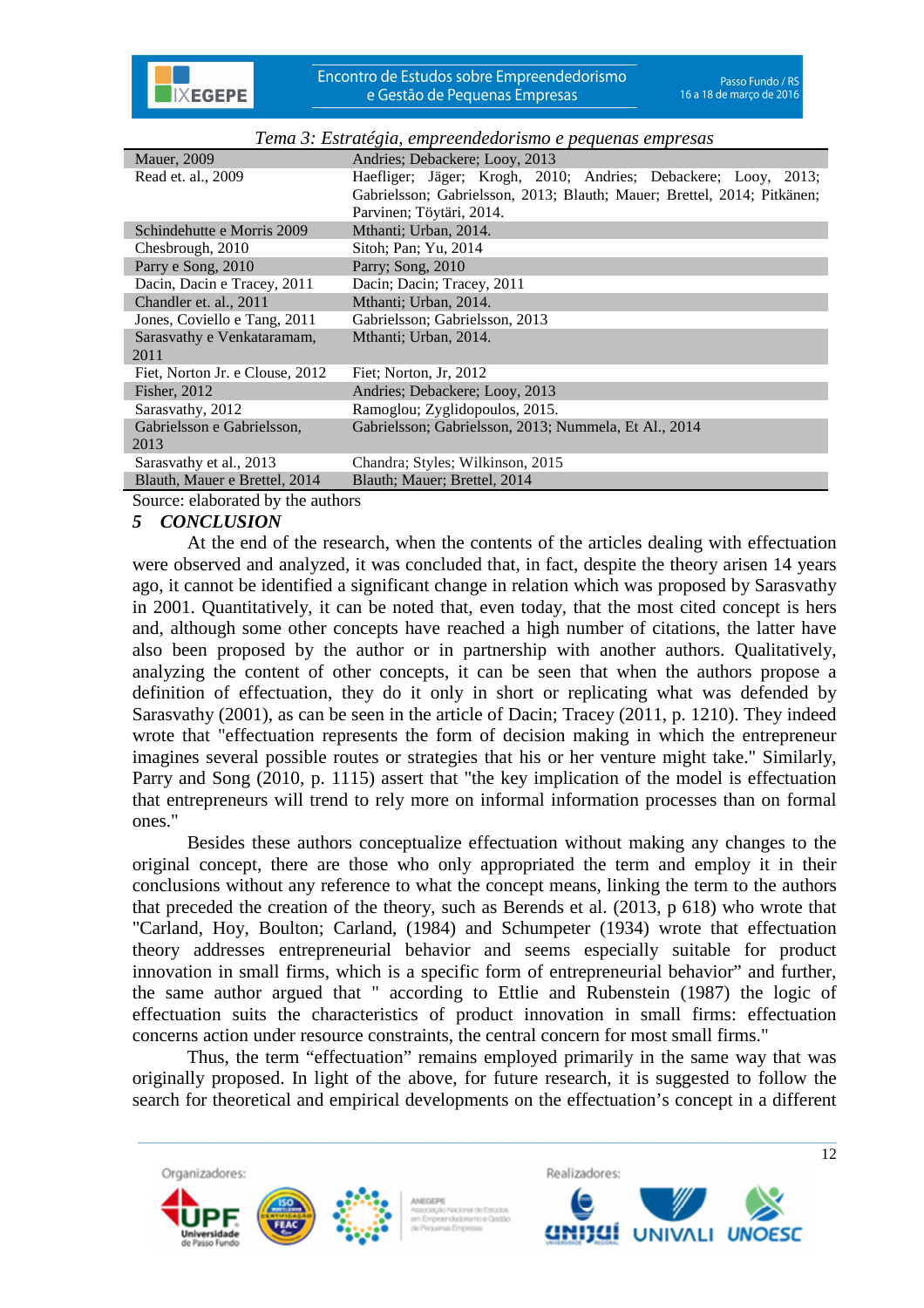database or using different filters from the ones used in this research aiming to capture a greater number of articles or a different sample in order to potentially validate some transformation on the theory. The study may to a certain degree present a limitation because it only takes into account articles from the journals listed in the Journal Citation Reports (JCR).Thus, other interesting points of view about the concept of "effectuation" may have been left aside during the research. They could have impacted the study conclusions.

## **6 REFERENCES**

**IXEGEPE** 

ALVAREZ, S. A.; BARNEY, J.B. Discovery and creation: alternative theories of entrepreneurial action. *Organizações em contexto,* v. 3, n. 6, 2007.

ANDERSON, T.; HILL, P. J. 2004. *The not so wild west: Property rights on the frontier*. Stanford, CA: Stanford University Press

ANDERSON, T.; HILL, P. 2002. Cowboys and contracts. Journal of Legal Studies, 31: 489- 514.

ANDRIES, P.; DEBACKERE, K.; LOOY, B. V. Simultaneous experimentation as a learning strategy: Business model development under uncertainty. *Strategic Entrepreneurship Journal*, v. 7, p. 288–310, 2013.

AUTIO, E.; DAHLANDER, L.; FREDERIKSEN, L. Information exposure, opportunity evaluation, and entrepreneurial action: an investigation of an online user community. *Academy of Management Journal*, v. 56, v. 5, p. 1348–1371, 2013.

BAKER, T.; MINER, A. S.; EESLEY, D. T. Improvising firms: bricolage, account giving and improvisational competencies in the founding process. *Research Policy*, v. 32, p. 255- 276, 2003.

BANSAL, P. McKNIGHT, B. Looking forward, pushing back and peering sideways: analyzing the sustainability of industrial symbiosis. *Journal of Supply Chain Management*, v. 45, n. 4, 2009.

BARDIN, L. (2011). **Análise de conteúdo**. Lisboa: Edições 70.

BARON, R., Cognitive mechanisms in entrepreneurship: why and when entrepreneurs think differently than other people. *Journal of Business Venturing* 13, 275–294.

BEHRENS, J.; ERNST, H.; SHEPHERD, D. A. The Decision to Exploit an R&D Project: Divergent Thinking across Middle and Senior Managers. *J PROD INNOV MANAG*, v. 31, n.1, p. 144-158, 2013.

BERENDS, H.; JELINEK, M.; REYMEN, I.; STULTIËNS, R. Product Innovation Processes in Small Firms: Combining Entrepreneurial Effectuation and Managerial Causation. *J PROD INNOV MANAG*, v. 31, n. 3, p. 616-635, 2014.

BLAUTH, M.; MAUER, R.; BRETTEL, M. Fostering Creativity in New Product. Creativity and Innovation Management, 2014, Vol. 23 (4), p. 495-509

BRADLEY, S. W.; SHEPHERD, D. A.; WIKLUND, J. The Importance of Slack for New Organizations Facing 'Tough' Environments. *Journal of Management Studies*, v.48, n.5, 2011.

BREWS P.; HUNT M.1999. Learning to plan and planning to learn: resolving the lanning school/learning school debate. *Strategic Management Journal* 20(10): 889–913.

BURG, E VAN.; PODOYNITSYNA, K.; BECK, L.; LOMMELEN, T. Directive Deficiencies: How Resource Constraints Direct Opportunity Identification in SMEs. *J PROD INNOV MANAG*, v. 29, n.6, p. 1000-1011, 2012.

 $\_$  , and the set of the set of the set of the set of the set of the set of the set of the set of the set of the set of the set of the set of the set of the set of the set of the set of the set of the set of the set of th





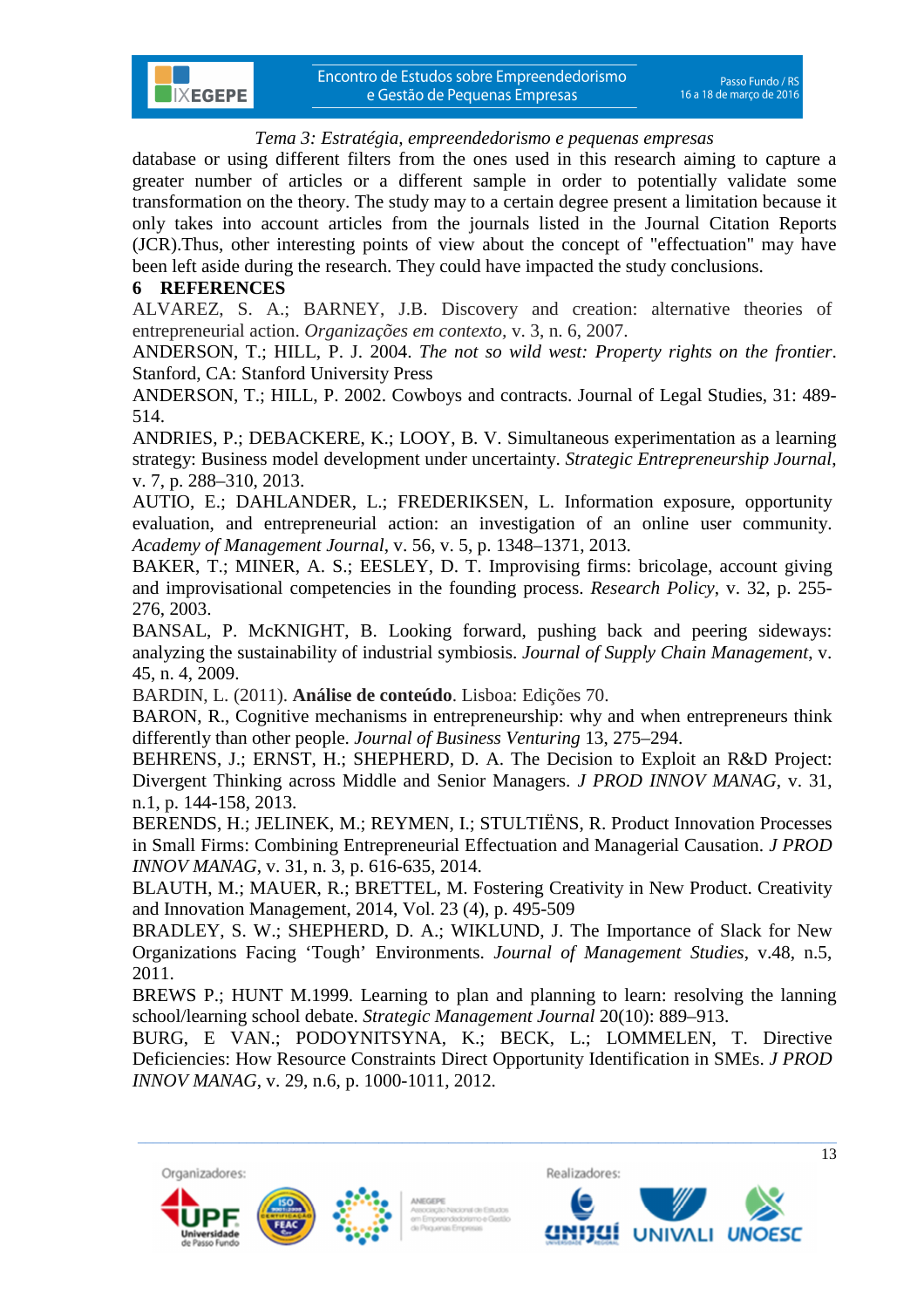

BURG, E.; ROMME, A. G. L.; GILSING, V. A.; REYMEN, I. M. M. J. Creating University Spin-Offs: A Science-Based Design Perspective. *J PROD INNOV MANAG*, v. 25, p. 114- 128, 2008.

BURKE, A.; FRASER, S.; GREEN, F. Multiple effects of business plans on new ventures. Research Paper, v. 2, n. 9, 2009.

CERVO, A.; BERVIAN, P.; DA SILVA, R. **Metodologia Científica**. 6. ed. São Paulo: Pearson Prentice Hall, 2007.

CHANDRA, Y.; STYLES, C.; WILKINSON, I. F. Opportunity portfolio: Moving beyond single opportunity explanations in international entrepreneurship research. *Asia Pac J Manag.*, v. 32, p.199–228, 2015.

CHETTY, S. K.; PARTANEN, J.; RASMUSSEN, E. S.; SERVAIS, P. Contextualizing case studies in entrepreneurship: A tandem approach to conducting a longitudinal cross-country case study. *International Small Business Journal*, v. 32, n. 7, p. 818-829, 2014.

CHILES, T. H.; BLUEDORN, A. C.; GUPTA, V. K. Beyond Creative Destruction and Entrepreneurial Discovery: A Radical Austrian Approach to Entrepreneurship. *Organization Studies*, v. 28, n. 04, p. 467–493, 2007.

COPE, J.; WATTS, G. (2000). 'Learning by doing an exploration of experience, critical incidents and reflection in entrepreneurial learning'. *International Journal of Entrepreneurial Behavior and Research*, 6, 104–124.

DACIN, M. T.; DACIN, P. A.; TRACEY, P. Social Entrepreneurship: A Critique and Future Directions. *Organization Science,* v. 22, n. 5, p. 1203–1213, sep–oct. 2011.

DAVIDSSON, P.; HUNTER, E.; KLOFSTEN, M. Institutional Forces: The Invisible Hand That Shapes Venture Ideas? *International Small Business Journal*, v.24, n. 2, p. 115-131, 2006.

DEMIL, B.; LECOCQ, X.; RICART, J. E.; ZOTT, C. Introduction to the *sej* special issue on business models: Business models within the domain of strategic entrepreneurship. *Strategic Entrepreneurship Journal, v.*9, p. 1–11, 2015.Development through Entrepreneurial Decision Making. Creativity and Innovation Management, v. 23, n.4, 2014.

DEW, N. Serendipity in Entrepreneurship. *Organization Studies*, v.30, n.7, p. 735-753, 2009. FERREIRA, N. As pesquisas denominadas "estado da arte". In: Educação & Sociedade, ano XXIII, n. 79, agosto 2002

DIMAGGIO, P. 1988. Interest and agency in institutional theory. In L. Zucker (Ed.), *Institutional patterns and organizations:* 3-22. Cambridge, MA: Ballinger.

FIET, J, O.; NORTON, JR, W. I. Search and discovery by repeatedly successful entrepreneurs. *International Small Business Journal*, v. 0, n. 0, p 1–24, 2012.

GABRIELSSON, J.; POLITIS, D. Career motives and entrepreneurial decision-making: examining preferences for causal and effectual logics in the early stage of new ventures. *Small Bus Econ*, v. 36, p. 281-298, 2011.

GABRIELSSON, P.; GABRIELSSON, M. A dynamic model of growth phases and survival in international business-to-business new ventures: The moderating effect of decision-making logic. *Industrial Marketing Management*, v. 42, 1357–1373, 2013.

GARUD, R.; GEHMAN, J.; GIULIANI, A. P. Contextualizing entrepreneurial innovation: A narrative perspective. *Research Policy*, v. 43, p. 1177–1188, 2014.

GARUD, R.; KUMARASWAMY, A; SAMBAMURTHY, V. 2006 'Emergent by design: Performance and transformation at Infosys Technologies'. *Organization Science* 17: 277–286

 $\_$  , and the set of the set of the set of the set of the set of the set of the set of the set of the set of the set of the set of the set of the set of the set of the set of the set of the set of the set of the set of th







 $\overline{14}$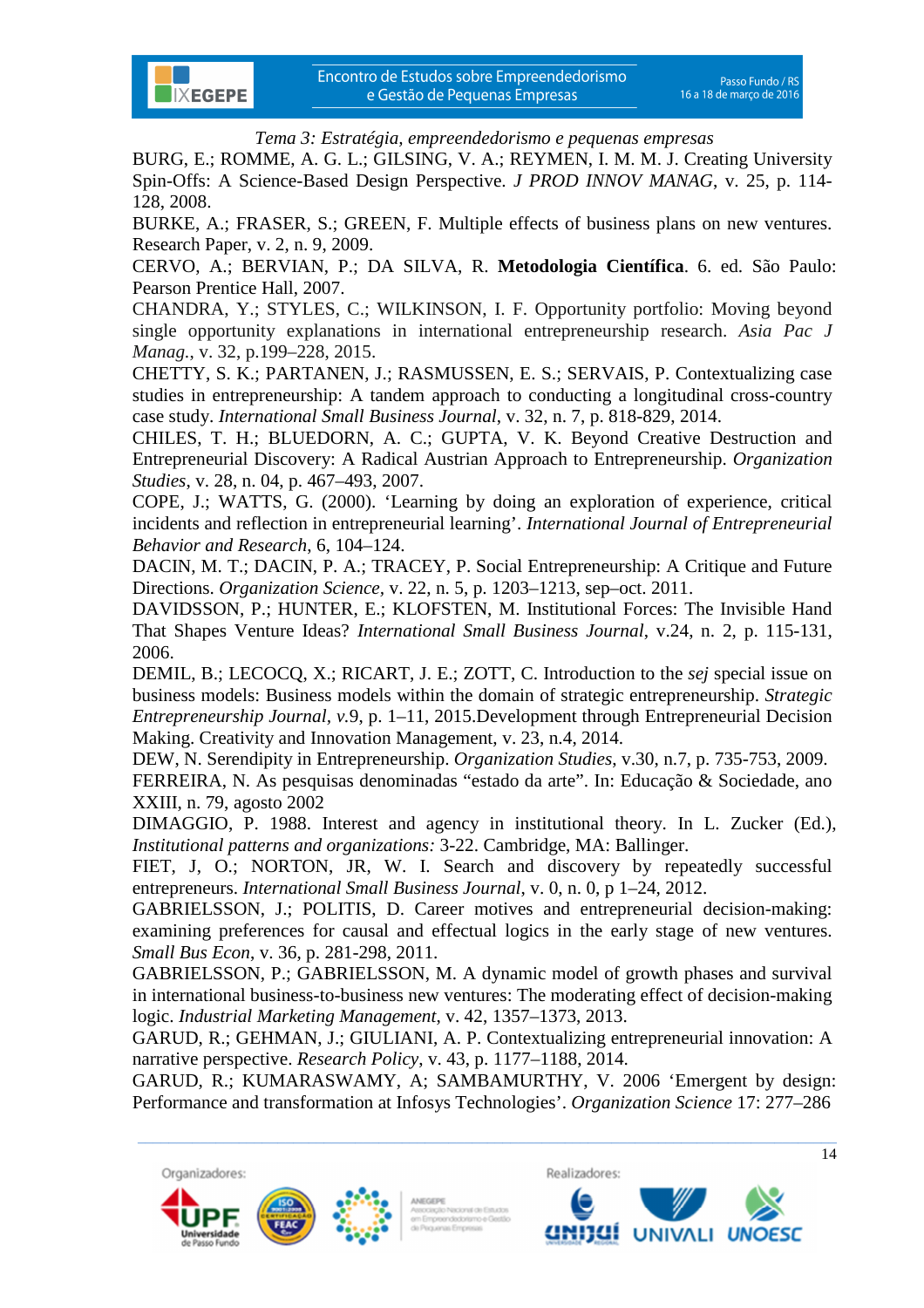GELDEREN, M. V.; THURIK, R.; PATEL, P. Encountered Problems and Outcome Status in Nascent Entrepreneurship. *Journal of Small Business Management,* v. 49, n. 1, p. 71–91, 2011.

GIL, A. C. **Métodos e técnicas de pesquisa social**. 6. ed. - São Paulo: Atlas, 2008.

**IXEGEPE** 

GOLICIC, S. L.; SEBASTIAO, J. H. Supply chain strategy in nascent markets: The role of supply chain development in the commercialization process. *Journal of Business Logistics*, mar. 2011.

GÖRLING, S.; REHN, A. Accidental ventures—A materialist reading of opportunity and entrepreneurial potential. *Scand. J. Mgmt*. v, 24, p. 94–102, 2008.

HAEFLIGER, S.; JÄGER, P.; KROGH, G. V. Under the radar: Industry entry by user entrepreneurs. *Research Policy*, v.39, p. 1198–1213, 2010.

HANSEN, D. J.; SHRADER, R.; MONLLOR, J. Defragmenting Definitions of Entrepreneurial Opportunity. *Journal of Small Business Management*, v. 49, n. 2, p. 283–304, 2011.

HAMEL G; PRAHALAD C. 1989. Strategic intent. *Harvard Business Review* **67**(3): 63–76.

HARMS, R. Antecedents of innovation and growth: analyzing the impact of entrepreneurial orientation and goal-oriented management. Int. *J. Technology Management*, v. 52, nos. 1/2, 2010.

HEAVEY, C.; SIMSEK, Z.; ROCHE, F.; KELLY, A. Decision Comprehensiveness and Corporate Entrepreneurship: The Moderating Role of Managerial Uncertainty Preferences and Environmental Dynamism. *Journal of Management Studies,* v. 46, n. 8, Dec. 2009.

IVARSSON, I.; ALVSTAM, C. G. Embedded internationalization: How small-and mediumsized Swedish companies use business-network relations with Western customers to establish own manufacturing in China. *Asian Business & Management*, v. 12, n. 5, p. 565–589, 2013.

KIRZNER, I. 1973. **Competition and entrepreneurship**. Chicago: University of Chicago Press.

1997. Entrepreneurial discovery and the competitive market process: An Austrian approach. *Journal of Economic Literature,* 35: 60-85.

KOCH, L. T.; SCHMENGLER, K. Entrepreneurial success and low-budget internet exposure: the case of online-retailing. Int. *J. Technology Management*, v. 33, n. 4, 2006.

KOELLINGER, P. Why are some entrepreneurs more innovative than others? *Small Bus Econ*, v. 31, p. 21–37, 2008.

LUKE, B.; CHU, V. Social enterprise versus social entrepreneurship: An examination of the 'why' and 'how' in pursuing social change. *International Small Business Journal*, v.0, n.0, p. 1–21, 2012.

LUNDQVIST, M. A. The importance of surrogate entrepreneurship for incubated Swedish technology ventures. *Technovation*, v. 34, p. 93–100, 2014.

MacLAREN, A. C.; YOUNG, M. E.; LOCHRIE, S. Enterprise in the American West Taverns, inns and settlement development on the frontier during the 1800s. *International Journal of Contemporary Hospitality Management*, v. 25, n. 2, p. 264-281, 2013.

MARCONI, M. A.; LAKATOS, E. M. **Fundamentos da Metodologia Científica**. 5 ed. São Paulo: Atlas, 2003.

McMULLEN, J. S.; DIMOV, D. Time and the Entrepreneurial Journey: The Problems and Promise of Studying Entrepreneurship as a. *Journal of Management Studies, v.*50, n.8, 2013.

 $\_$  , and the set of the set of the set of the set of the set of the set of the set of the set of the set of the set of the set of the set of the set of the set of the set of the set of the set of the set of the set of th



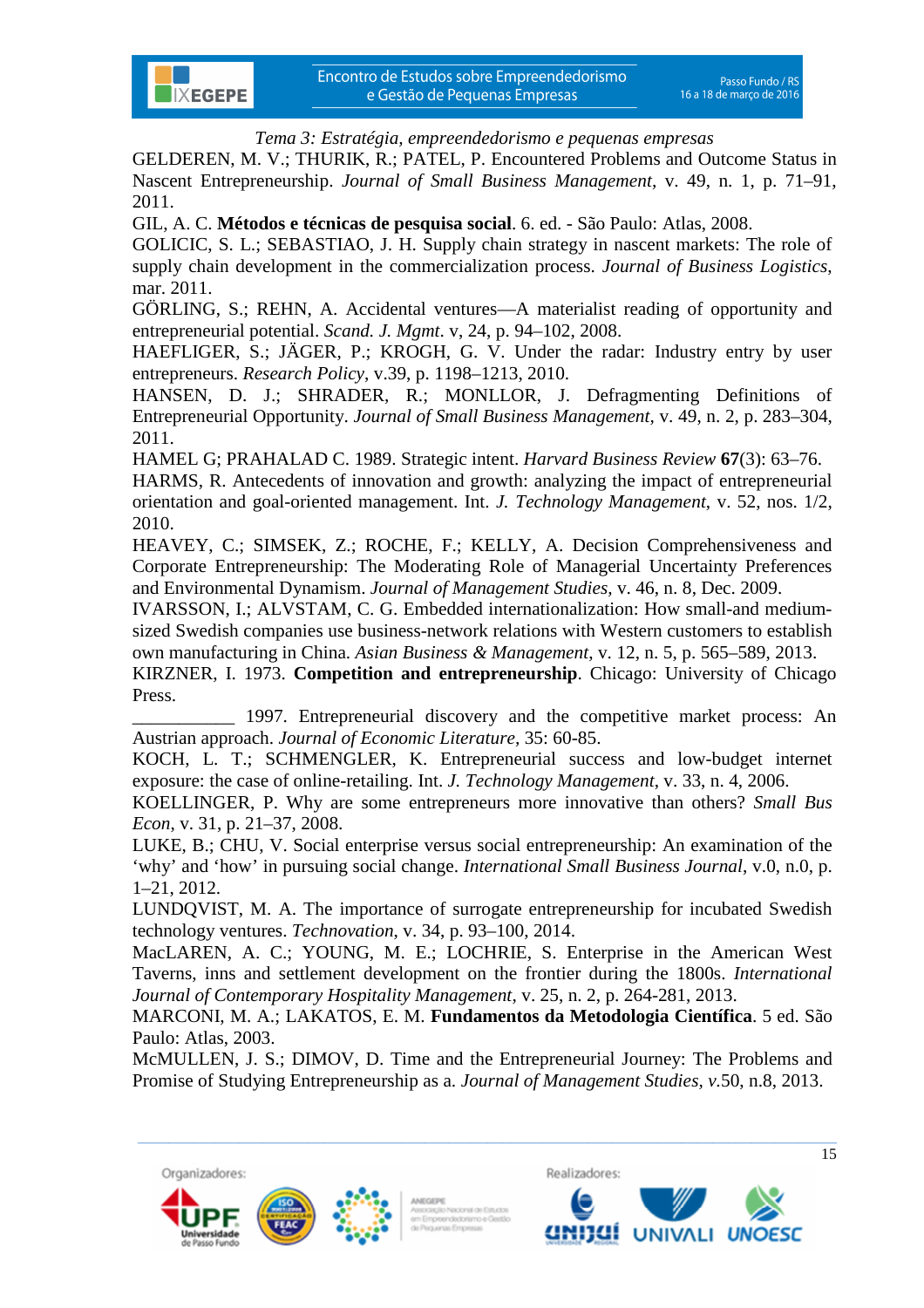

MILLER, K. D. Risk and rationality in entrepreneurial processes*. Strategic Entrepreneurship Journal*, v. 1, p. 57-74, 2007.

MILLER, K. 2007. Risk and rationality in entrepreneurial processes. *Strategic Entrepreneurship Journal* 1(1):57–74.

MINTZBERG, H. 1996 'Learning 1, planning 0'. California Management Review 38/4: 92– 93.

MITCHELL, R. K.; MITCHELL, J. R.; SMITH, J. B. Inside opportunity formation: enterprise failure, cognition, and the creation of opportunities. *Strategic Entrepreneurship Journal,* v. 2, p. 225–242, 2008.

MTHANTI, T. S.; URBAN, B. Effectuation and entrepreneurial orientation in hightechnology firms. *Technology Analysis & Strategic Management*, v. 26, n. 2, p. 121-133, 2014.

MURNIEKS, C. Y.; HAYNIE, J. M.; WILTBANK, R. E.; HARTING, T. 'I Like How You Think': Similarity as an Interaction Bias in the Investor–Entrepreneur Dyad. *Journal of Management Studies, v.*48, n.7, nov 2011.

NOWINSKI, W.; RIALP, A. Drivers and strategies of international new ventures from a Central European transition economy. *JEEMS*, v.2, 2013.

NUMMELA; N.; SAARENKETO, S.; JOKELA, P.; LOANE, S. Strategic Decision-Making of a Born Global: A Comparative Study From Three Small Open Economies. *Manag Int Ver,* v. 54, p. 527–550, 2014.

PACHECO, D., YORK, J., DEAN, T., SARASVATHY, S., The Coevolution of Institutional Entrepreneurship: A Tale of Two Theories, *Journal of Management* Vol. 36 No. 4, July 2010 974

PARRY, M. E.; SONG, M. Market Information Acquisition, Use, and New Venture Performance. *J Prod Innov Manag,* v.27, p. 1112-126, 2010.

PITKÄNEN, I.; PARVINEN, P.; TÖYTÄRI, P. The Significance of the New Venture's First Sale: The Impact of Founders' Capabilities and Proactive Sales Orientation. *J Prod Innov. Manag*, v. 31, n. 4, p. 680–694, 2014.

POLITIS, D.; WINBORG, J.; DAHLSTRAND, A. L. Exploring the resource logic of student entrepreneurs. *International Small Business Journal*, v. 30, n. 6, p. 659-683, 2010.

PRASHANTHAM, S.; FLOYD, S. W. Routine micro processes and capability learning in international new ventures. *Journal of International Business Studies*, v. 43, p. 544–562, 2012.

RAMOGLOU, S.; ZYGLIDOPOULOS, S. C. The constructivist view of entrepreneurial opportunities: a critical analysis. *Small Bus Econ*, v. 44, p. 71–78, 2015.

RASMUSSEN, E. Understanding academic entrepreneurship: Exploring the emergence of university spin-off ventures using process theories. *International Small Business Journal*, v.29, n.5, p. 448–471, 2011.

RASMUSSEN, E.; MOSEY, S.; WRIGHT, M. The Evolution of Entrepreneurial Competencies: A Longitudinal Study of University Spin-Off Venture Emergence. *Journal of Management Studies, v.* 48, n.6, sep 2011.

READ, S., DEW, N., SARASATHY, S., WILTBANK, R., Affordable loss: behavioral economic aspects of the plunge decision, Strategic *Entrepreneurship Journal Strat. Entrepreneurship* J., 3: 105–126 (2009).





 $\_$  , and the set of the set of the set of the set of the set of the set of the set of the set of the set of the set of the set of the set of the set of the set of the set of the set of the set of the set of the set of th

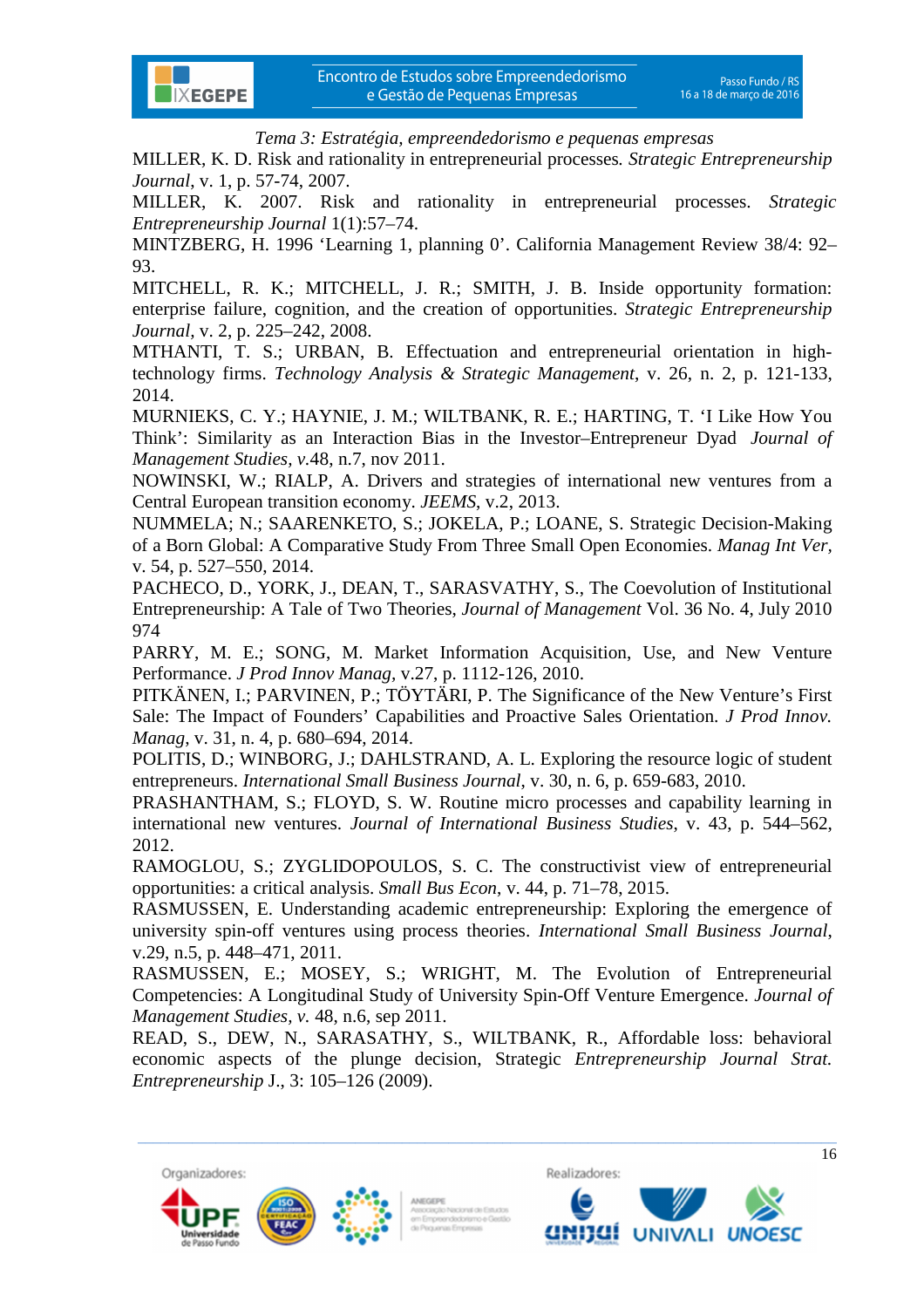

SAMPIERI, R. H.; COLLADO, C. F.; LUCIO, P. B. **Metodologia de la Investigación***.* McGraw Hill, 1997.

SANTOS, J. B.; SPRING, M. New service development: managing the dynamic between services and operations resources. *International Journal of Operations & Production Management*, v. 33, n. 7, 2013.

SARASVATHY, S. 2001. Causation and effectuation: Toward a theoretical shift from economic inevitability to entrepreneurial contingency. *Academy of Management Review*, 26: 243–263.

SARASVATHY, S., DEW, N., READ, S., WILTBANK, R., Designing Organizations that Design Environments: Lessons from Entrepreneurial Expertise, *Organization Studies* 29 (2003): 331–350

SARASVATHY SD; DEW N; VELAMURI SR; VENKATARAMAN S. 2003. Three views of entrepreneurial opportunity. In Handbook of Entrepreneurship Research: Interdisciplinary Survey and Introduction, Acs ZJ, Audretsch DB (eds). Springer: New York; 141–160.

SARASVATHY, S., MENON, A., KUECHLE, G., Failing firms and successful entrepreneurs: serial entrepreneurship as a temporal portfolio, *Small Bus Econ* (2013) 40:417–434.

SARASVATHY, S., DEW, N., New market creation through transformation, *Journal of Evolutionary Economics*. Vol. 15, Iss. 5; p. 533, 2005

SEBASTIAO, H. J.; GOLICIC, S. Supply chain strategy for nascent firms in emerging technology markets. *Journal of Business Logistics*, v. 29, v. 1, 2008.

SHANE,S.; VENKATARAMAN,S. (2000) The Promise of Entrepreneurship as a Field of Research, *Academy of management review*, 25, 1: 217-226

SHEPHERD, D. A.; WILLIAMS, T. A.; PATZELT, H. Thinking about entrepreneurial decision making: Review and Research Agenda. *Journal of Management*, v. 41, n 1, p. 11- 46, 2014.

SITOH, M. K.; PAN, S. L.; YU, C. Business Models and Tactics in New Product Creation: The Interplay of Effectuation and Causation Processes. *IEEE Transactions on Engineering Management*, v. 61, n. 2, may 2014.

SONG, M.; BENEDETTO, C. A. D.; PARRY, M. E. Market Information and New Venture Performance: Differences between Established and Emerging Technology Standards. *IEEE Transactions on Engineering Management*, v. 57, n. 1, Feb. 2010.

SPEDALE, S.; WATSON, T. J. The emergence of entrepreneurial action: At the crossroads between institutional logics and individual life-orientation. *International Small Business Journal*, v. 0, n.0, p. 1–18, 2013.

STAM, E.; AUDRETSCH, D. B.; MEIJAARD, J. (2008). Renascent entrepreneurship. *Journal of Evolutionary Economics*, 18(4), 493–507.

SUN, S. L.; YANG, X.; LI, W. Variance-enhancing corporate entrepreneurship under deregulation: An option portfolio approach. *Asia Pac J Manag*, v. 31, p. 733–761, 2014.

TAN, J.; FISCHER, E.; MITCHELL, R.; PHAN, P. At the Center of the Action: Innovation and Technology Strategy Research in the Small Business Setting *Journal of Small Business Management*, v.47, n.3, p. 233–262, 2009.

THOMPSON, J. D.; MacMILLAN, I. C. Business Models: Creating New Markets and Societal Wealth. *Long Range Planning*, v. 43, p. 291-307, 2010.

 $\_$  , and the set of the set of the set of the set of the set of the set of the set of the set of the set of the set of the set of the set of the set of the set of the set of the set of the set of the set of the set of th